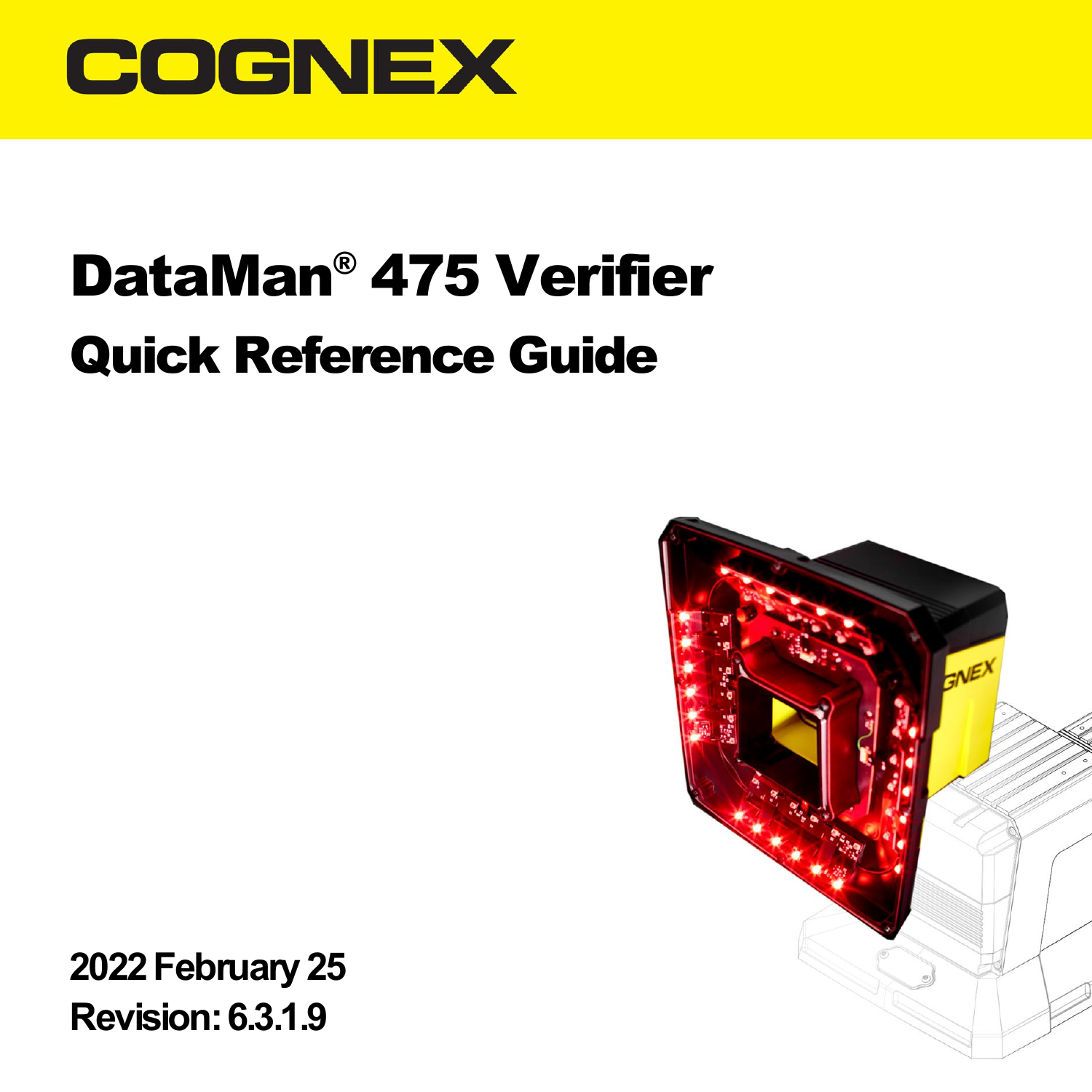## **Precautions**

To reduce the risk of injury or equipment damage, observe the following precautions when you install the Cognex product:

- The verifier is intended to be supplied by a UL or NRTL listed power supply with a 24VDC output rated for at least 2A continuous and a maximum short circuit current rating of less than 8A and a maximum power rating of less than 100VA and marked Class 2 or Limited Power Source (LPS). Any other voltage creates a risk of fire or shock and can damage the components. Applicable national and local wiring standards and rules must be followed.
- $\bullet$  Route cables and wires away from high-current wiring or high-voltage power sources to reduce the risk of damage or malfunction from the following causes: over-voltage, line noise, electrostatic discharge (ESD), power surges, or other irregularities in the power supply.
- Do not install Cognex products where they are exposed to environmental hazards such as excessive heat, dust, moisture, humidity, impact, vibration, corrosive substances, flammable substances, or static electricity.
- Do not expose the image sensor to laser light. Image sensors can be damaged by direct, or reflected, laser light. If your application requires laser light that might strike the image sensor, use a lens filter at the corresponding laser wavelength. For suggestions, contact your local integrator or application engineer.
- Changes or modifications not expressly approved by the party responsible for regulatory compliance could void the user's authority to operate the equipment.
- <sup>l</sup> Include service loops with cable connections.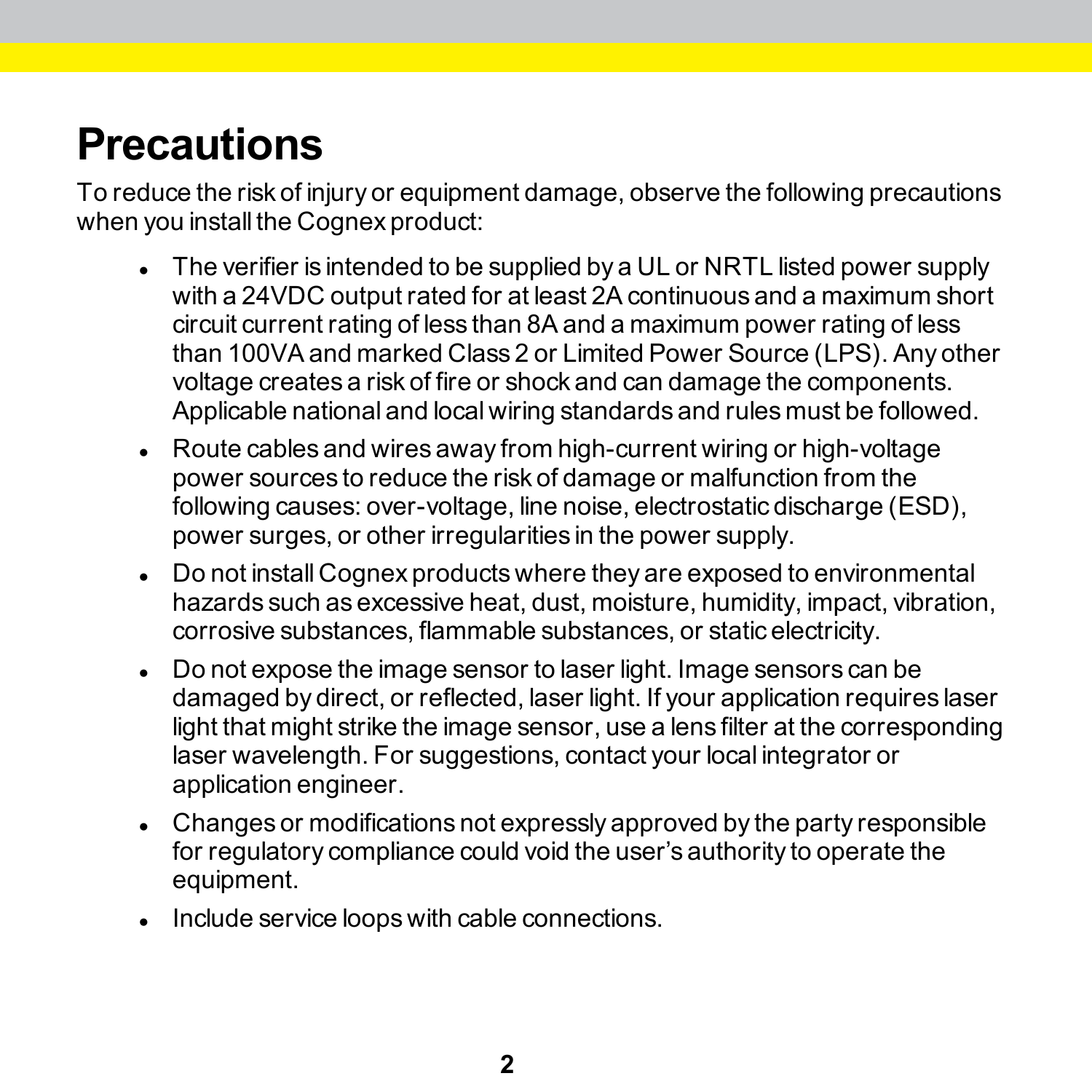- **Ensure that the cable bend radius begins at least six inches from the** connector. Cable shielding can be degraded or cables can be damaged or wear out faster if a service loop or bend radius is tighter than 10X the cable diameter.
- This device should be used in accordance with the instructions in this manual.
- All specifications are for reference purposes only and can change without notice.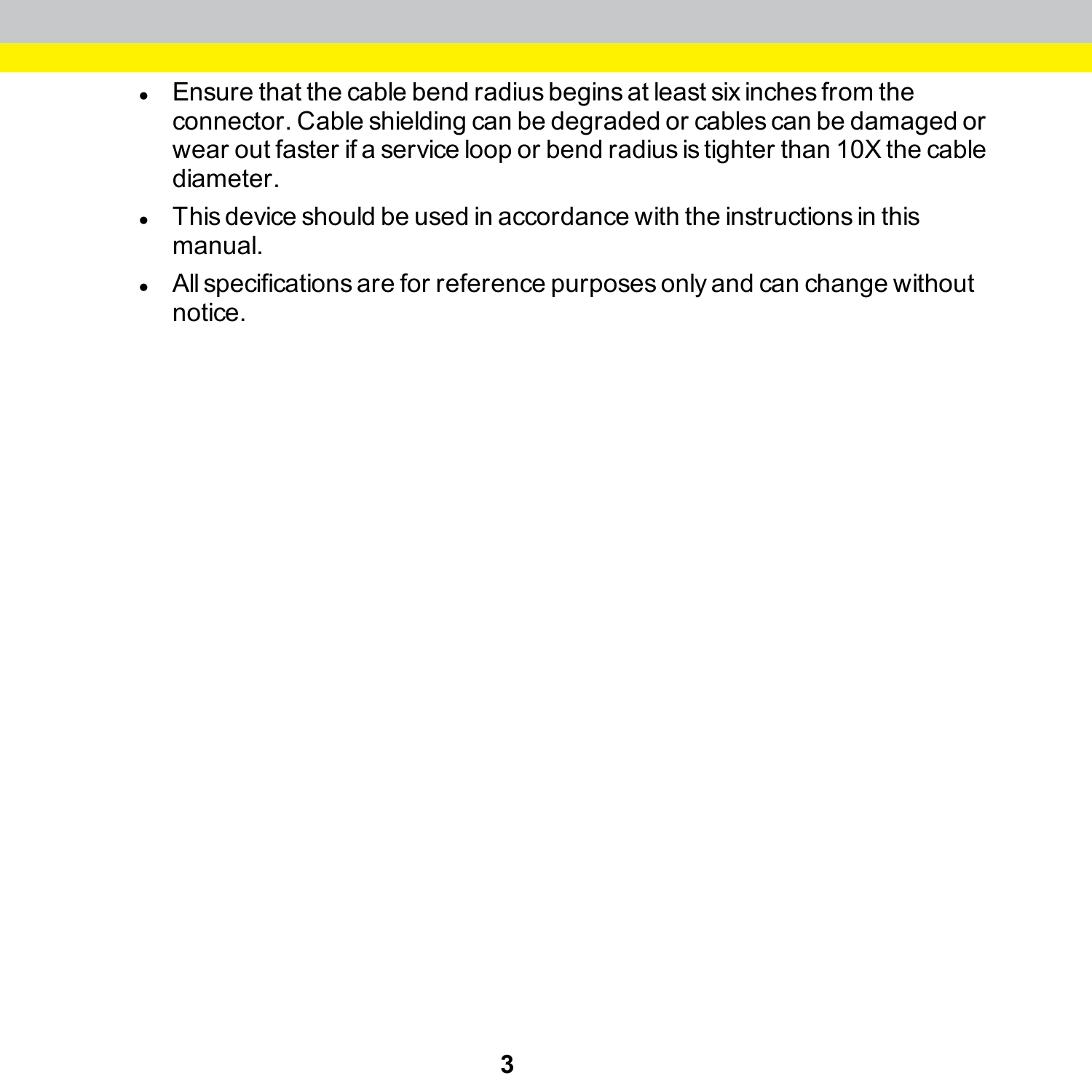# **Symbols**

The following symbols indicate safety precautions and supplemental information:

**WARNING**: This symbol indicates a hazard that could cause death, serious personal injury or electrical shock.



**CAUTION**: This symbol indicates a hazard that could result in property damage.

**Note**: This symbol indicates additional information about a subject.



**Tip**: This symbol indicates suggestions and shortcuts that might not otherwise be apparent.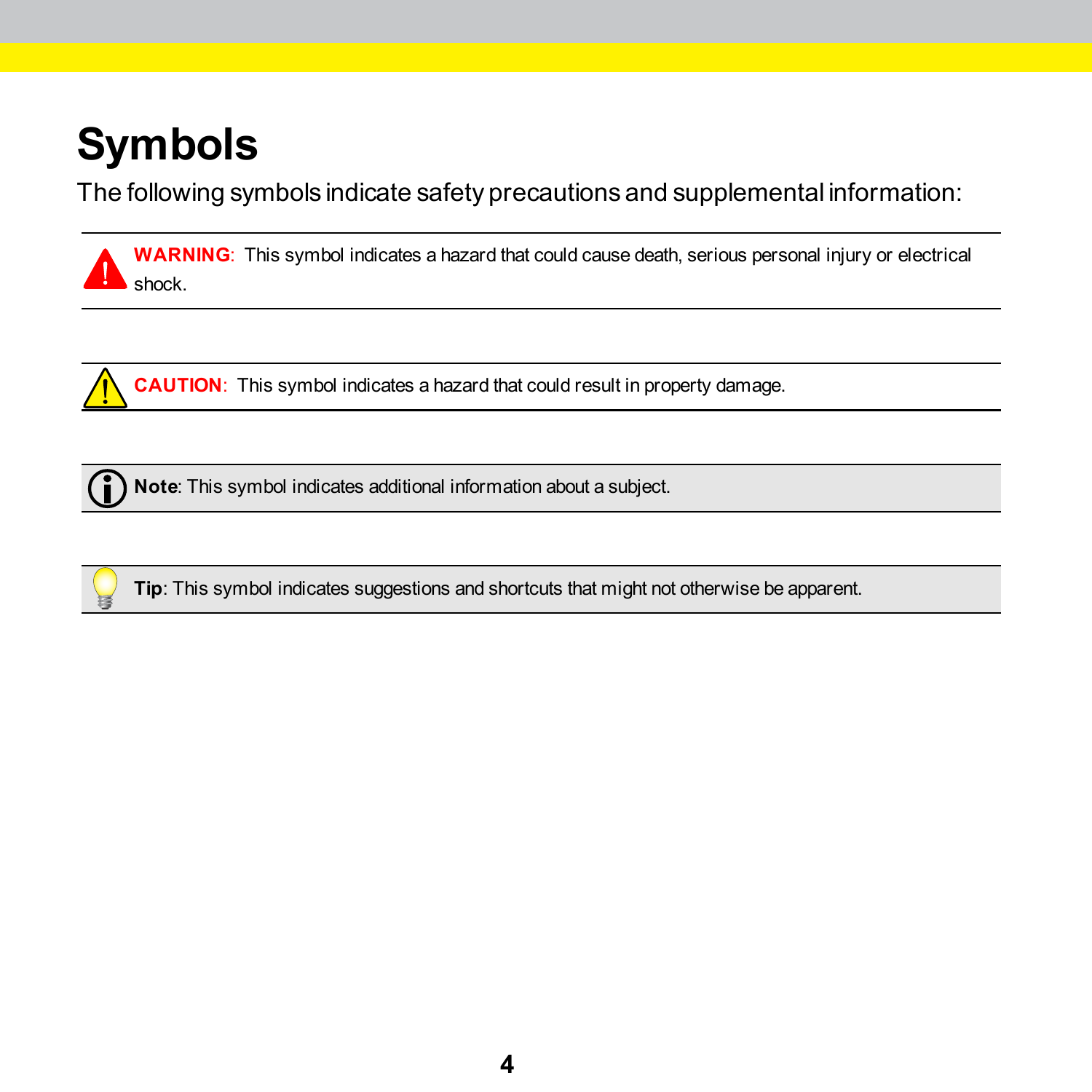### **Product Overview**

| <b>Went River</b><br>n a Pa <mark>l</mark> esses<br>Ŝ.<br>6 | 8                                                        |
|-------------------------------------------------------------|----------------------------------------------------------|
| Number                                                      | Item                                                     |
|                                                             | Lens                                                     |
| $\overline{2}$                                              | Label Light attachment                                   |
| 3                                                           | Mounting holes (M3 x 5mm)                                |
| 4                                                           | Indicator light ring                                     |
| 5                                                           | Ethernet connection                                      |
| 6                                                           | External lighting connection (disabled for verification) |
| 7                                                           | Breakout cable connection                                |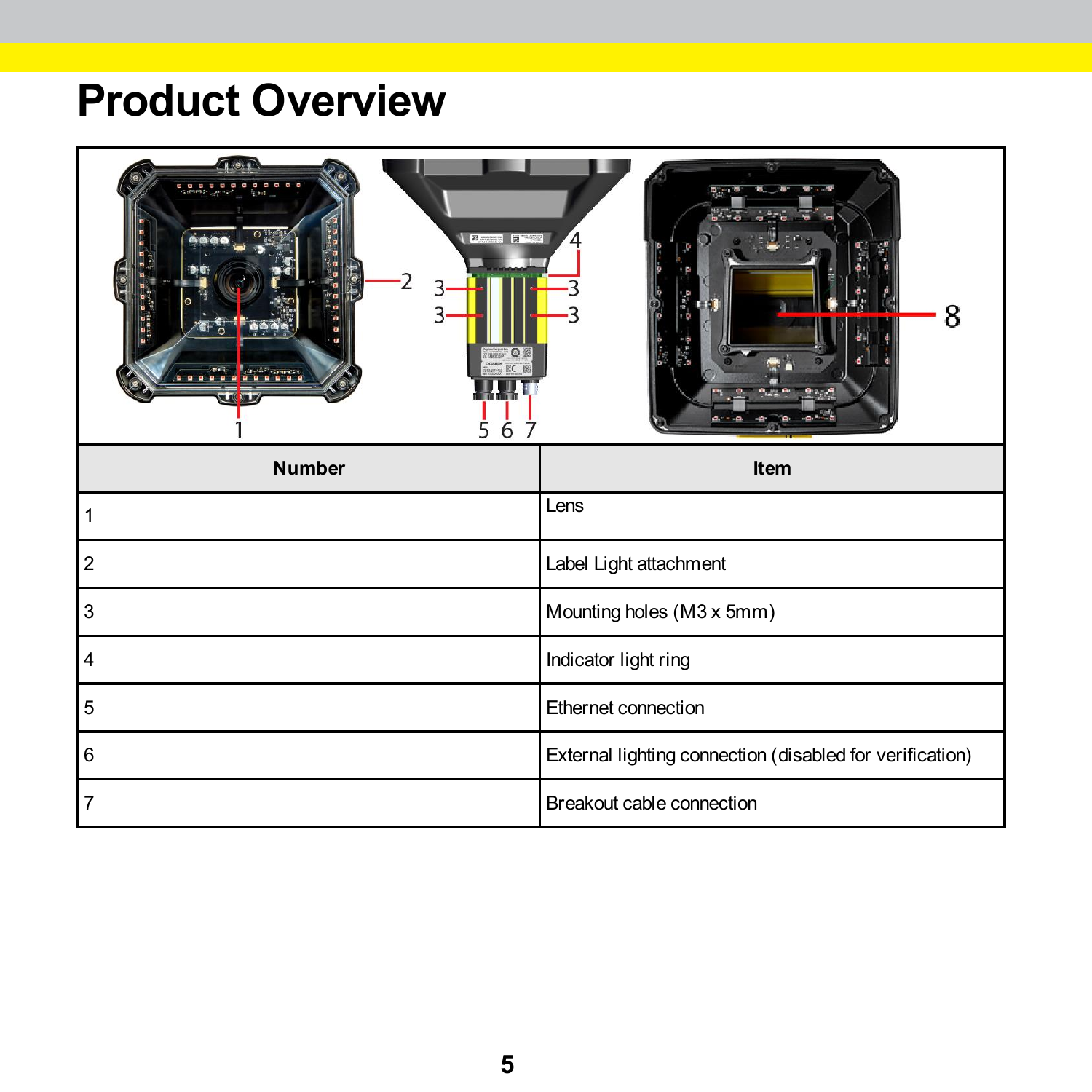### **DataMan 475 Verifier Accessories**

**Note**: For ISO compliant verification, equip the DM475V with LabelLight 45°  $\binom{1}{1}$  lighting accessory (DMV-475V-LBL-0200). Use other light accessories for DM475V for Standards Based Grading only.

**Note**: The product images below serve illustration purposes only. You can  $\bigcap$  purchase the following components separately. For a list of options and accessories, contact your local Cognex sales representative.

| <b>Accessory Name</b>                                                                      | <b>Accessory Product</b>      | Accessory           |
|--------------------------------------------------------------------------------------------|-------------------------------|---------------------|
|                                                                                            | <b>Number</b>                 | <b>Illustration</b> |
| Power and I/O breakout cable, M12-12, straight, xx specifies length:                       | CCB-PWRIO-xx<br>CCB-PWRIO-xxR |                     |
| 5 m, 10 m, 15 m,                                                                           |                               |                     |
| angled, xx specifies length: 5 m, 10 m, 15 m                                               |                               |                     |
| X-Coded to A-Coded Ethernet cable adapter, 0.5 m                                           | CCB-M12X8MS-XCAC              |                     |
| X-Coded to RJ45 Ethernet Cable. xx specifies length: 2 m, 5 m, 15<br>m, 30 m               | CCB-84901-2001-xx             |                     |
| I/O extension cable, 5 m straight                                                          | CKR-200-CBL-EXT               |                     |
| Connection module (up to 4 cameras including network switch)<br>xx can be US, EU, UK or JP | DMA-CCM-4X-xx                 |                     |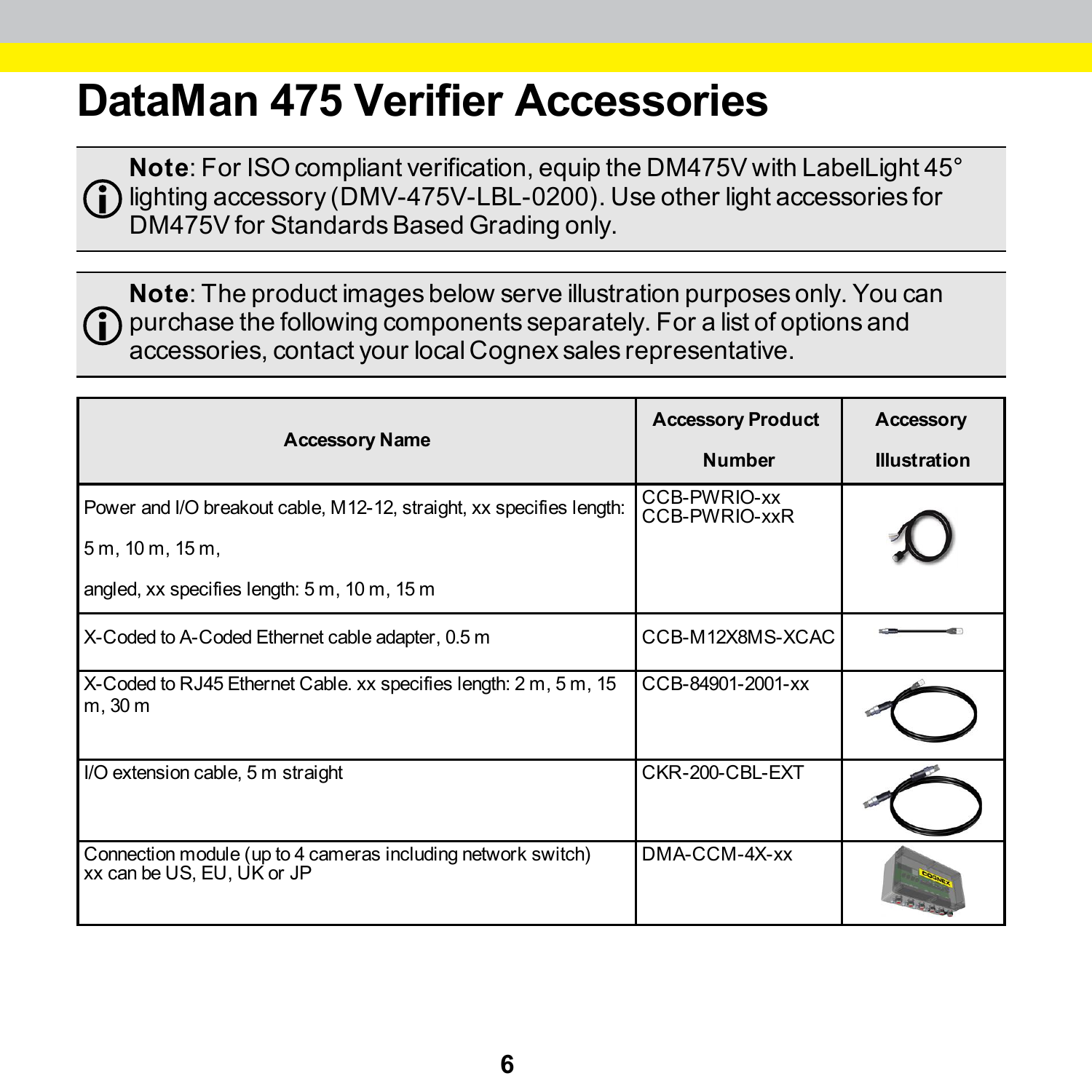| <b>Accessory Name</b>                                      | <b>Accessory Product</b><br><b>Number</b> | Accessory<br><b>Illustration</b> |
|------------------------------------------------------------|-------------------------------------------|----------------------------------|
| Connection module (1 camera)<br>xx can be US, EU, UK or JP | DMA-CCM-1-xx                              |                                  |
| Mounting Bracket Kit                                       | DMBK-470-MNT                              |                                  |
| Pivot Mounting Bracket                                     | DM100-PIVOTM-00                           |                                  |
| External heat sink                                         | DMHS-370-470                              |                                  |
| 45° Label Light                                            | DMV-475V-LBL-0200                         |                                  |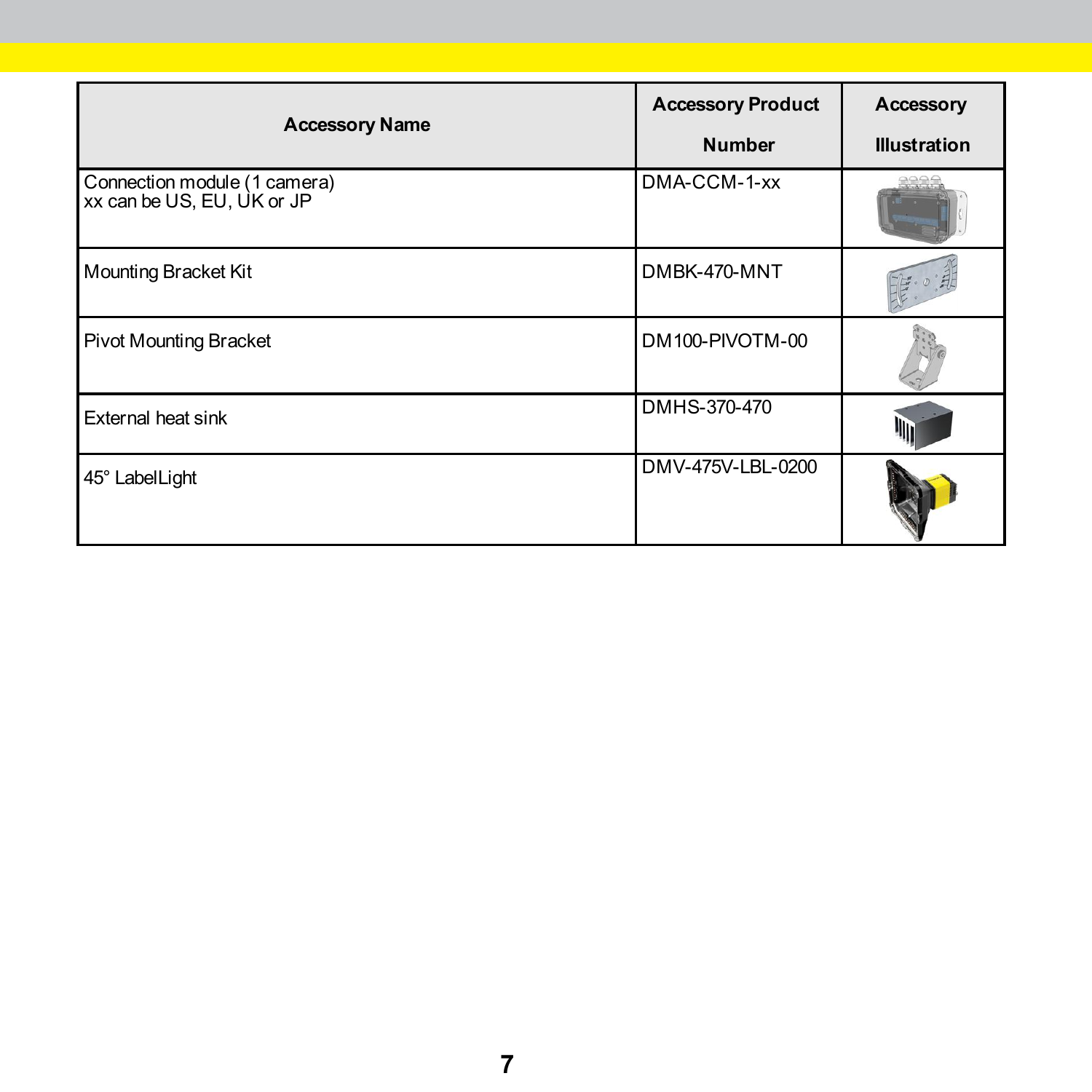### **Dimensions DataMan 475 Verifier**

 $-2x95.87$  $-2X115.87 - -$ 



 $-2.1$  TYP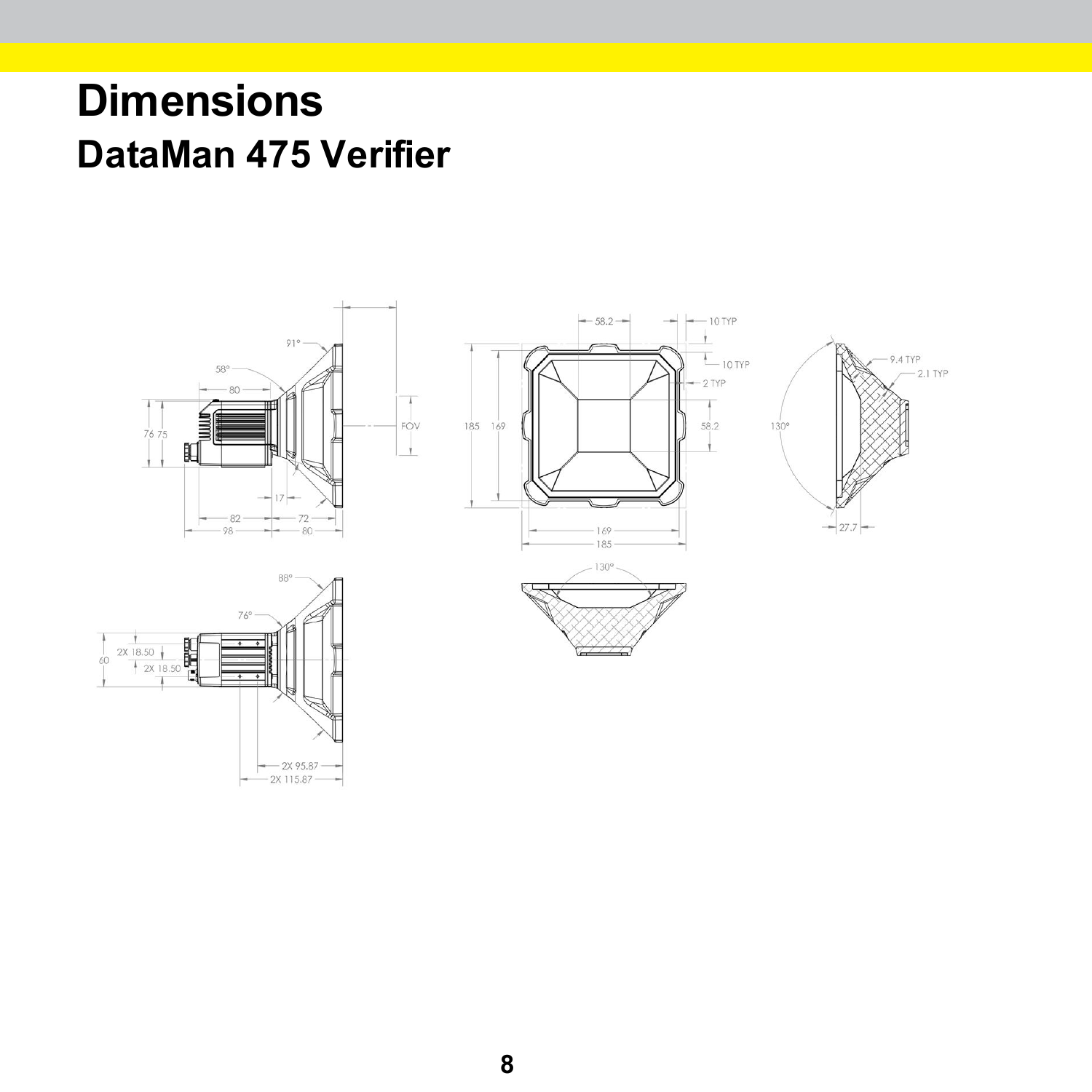# **Mounting and Connecting the Verifier**

**CAUTION**: Make sure that the Ethernet cable is grounded at the far end. Whatever this cable is plugged into (usually a switch or router) should have a grounded Ethernet connector. Use a digital voltmeter to validate the grounding. If the far end device is not grounded, add a ground wire in compliance with local electrical codes.



Perform the following steps:

1. Mount the verifier so that the distance from the bottom of the light housing to the plane of the code is 60 mm.

**Tip**: Measure each corner of the light housing to 60 mm (+/- 3 mm).

- 2. Connect the Ethernet cable to a computer or a network switch.
- 3. Connect the breakout cable to a 24 V power supply.

For information on the cable pinout and wire colors, see section *Connections, Optics, and Lighting* in the *DataMan 475 Verifier Reference Manual*.

#### **Note**:

n

- Cables are sold separately.
- If a standard component is missing or damaged, immediately contact your CognexAuthorized Service Provider (ASP) or Cognex TechnicalSupport.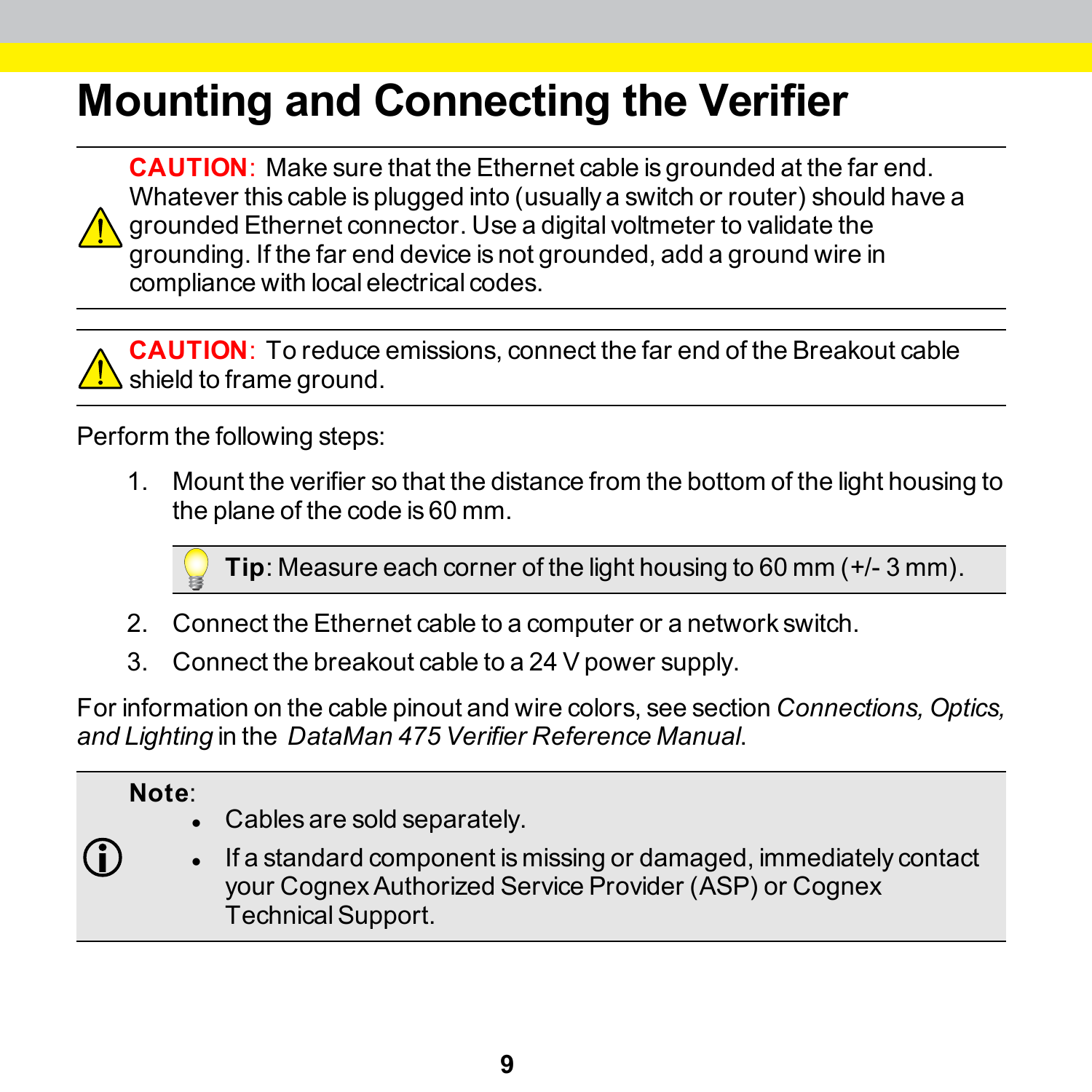

**CAUTION**: All cable connectors are "keyed" to fit the connectors on the  $\Delta$  DataMan system; do not force the connectors or damage may occur.

**CAUTION**: Make sure that the verifier is grounded, either by mounting the verifier to a fixture that is electrically grounded or by attaching a wire from the verifier's mounting fixture to frame ground or Earth ground. If using a ground wire, attach it to one of the four mounting points on the back plate of the verifier; not to the mounting points on the front of the verifier.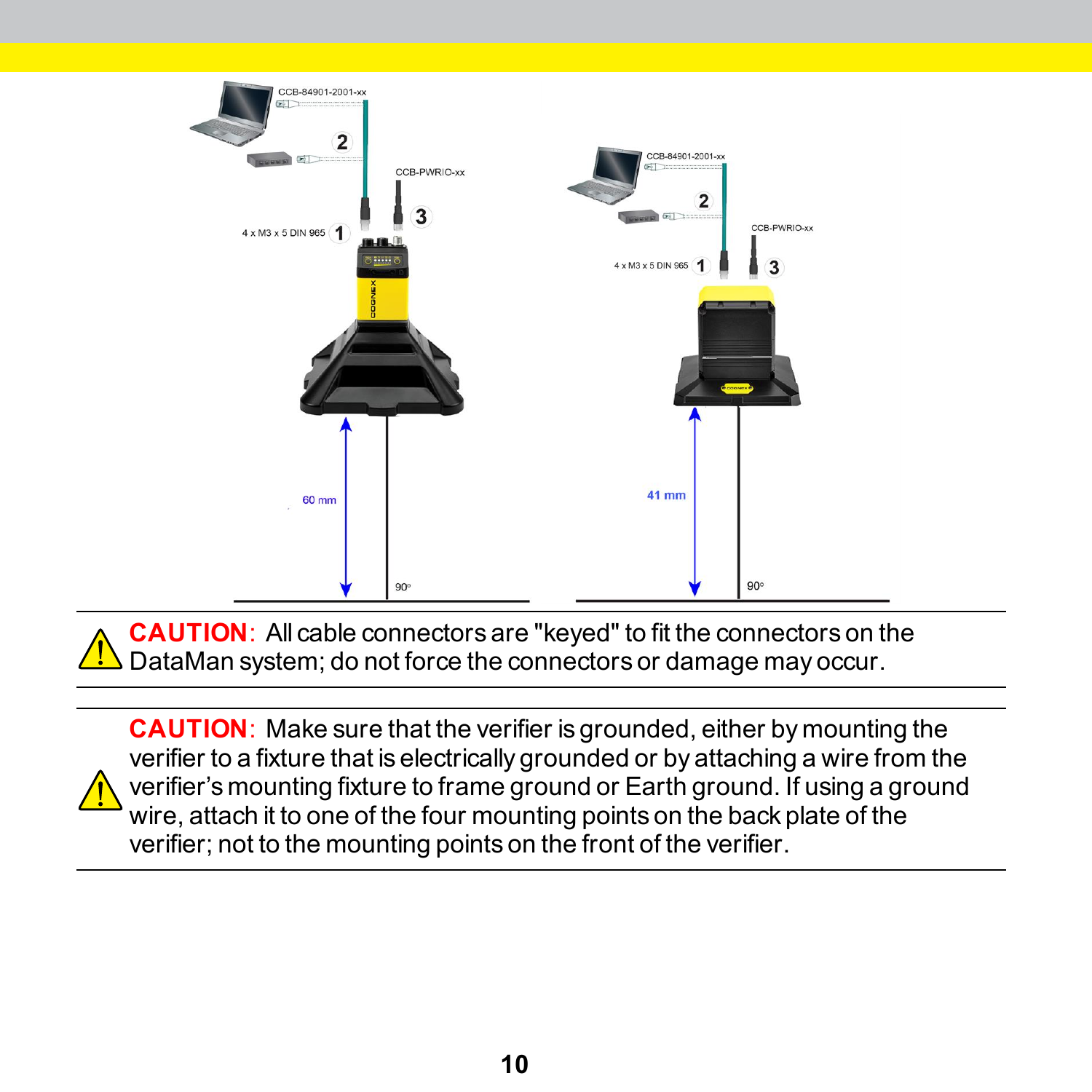

### **Connect the Ethernet Cable**

**CAUTION**: Make sure that the Ethernet cable is grounded at the far end. Whatever this cable is plugged into (usually a switch or router) should have a grounded Ethernet connector. Use a digital voltmeter to validate the grounding. If the far end device is not grounded, add a ground wire in compliance with local electrical codes.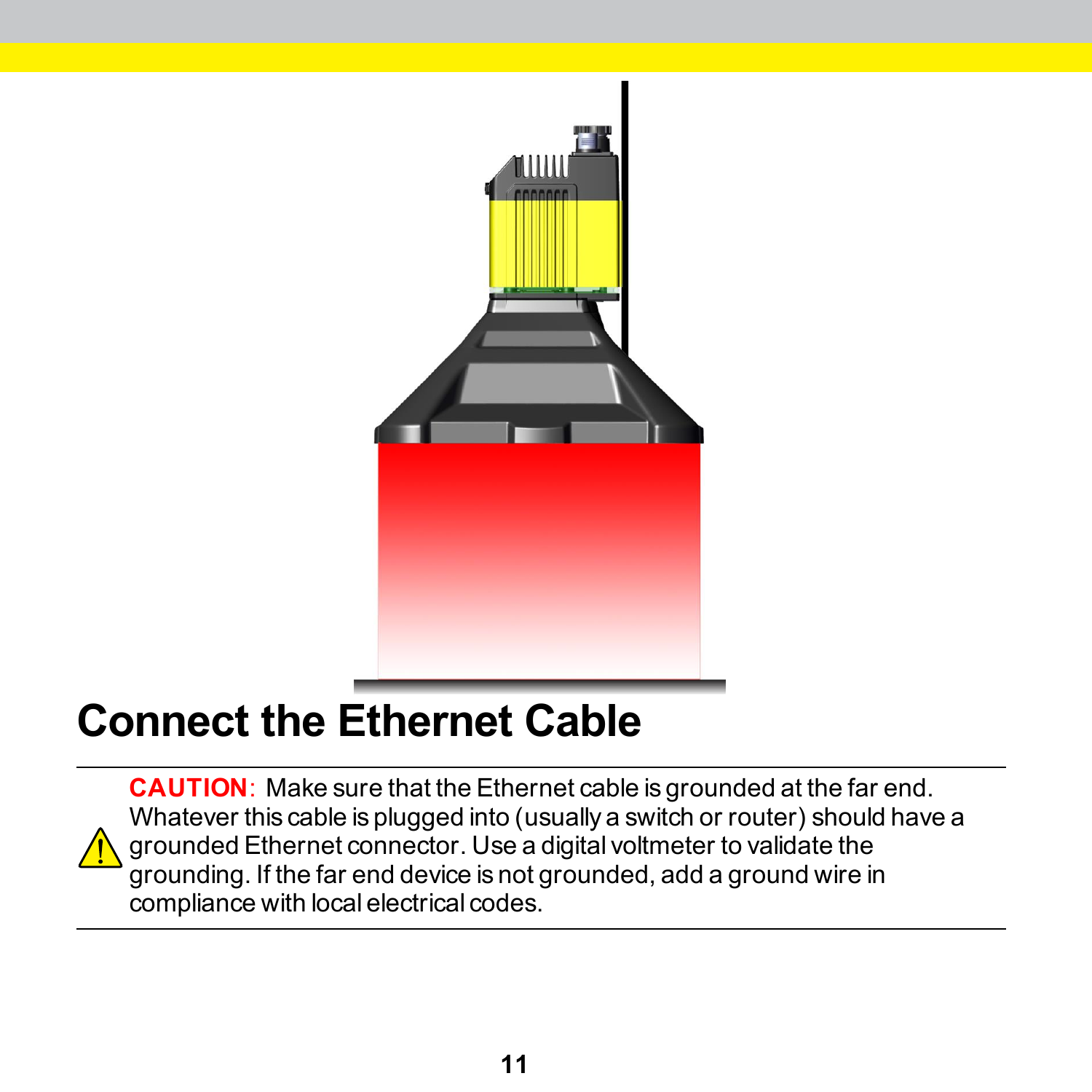- 1. Connect the Ethernet cable's M12 connector to the DataMan system's ENET connector.
- 2. Connect the Ethernet cable's RJ-45 connector to a switch/router or PC, as applicable.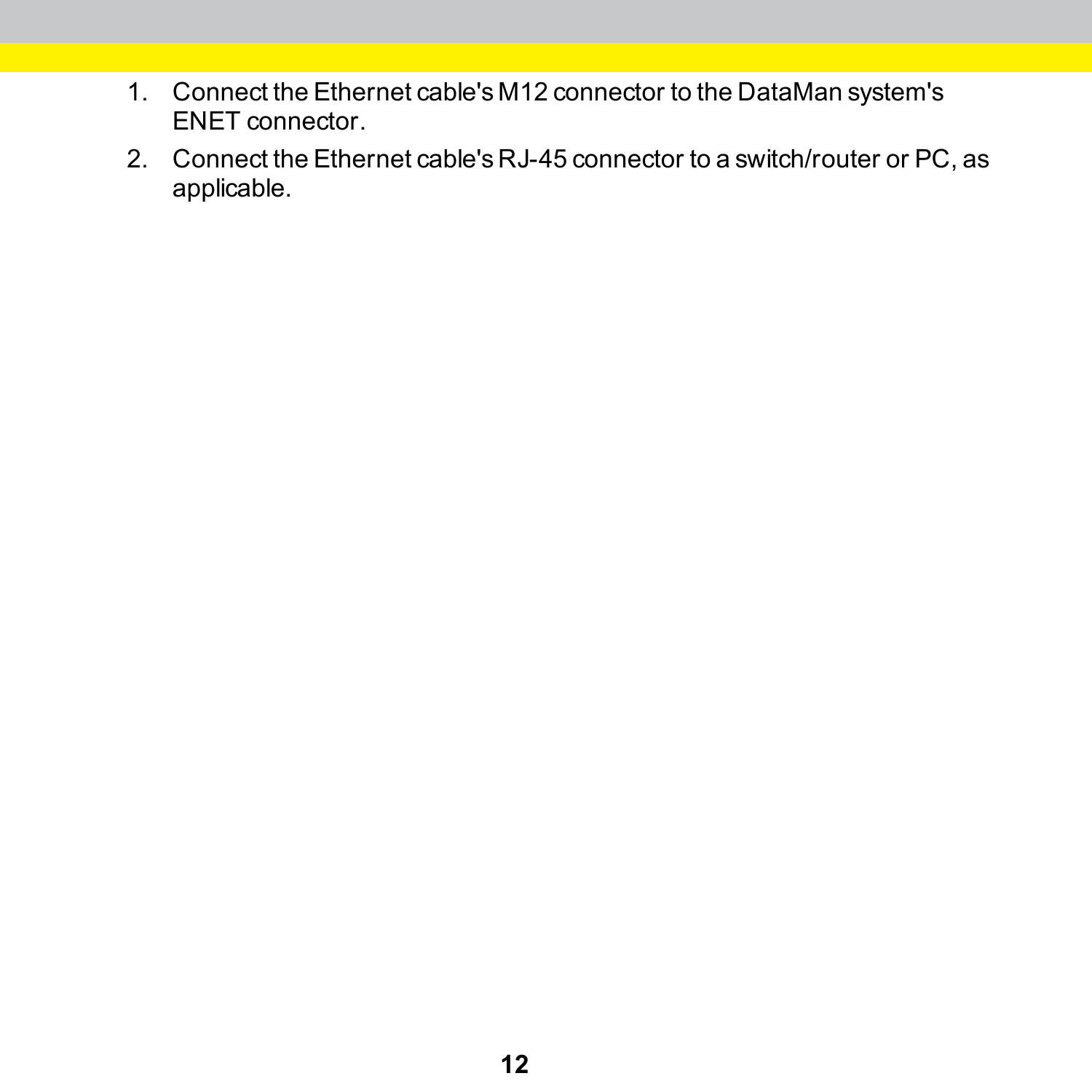### **Connect the Breakout Cable**

**CAUTION**: To reduce emissions, connect the far end of the Breakout cable  $\Delta$  shield to frame ground.

#### **Note**:

(i)

- Make sure that the verifier is not receiving power before you perform any I/O wiring or adjustments to I/O devices.
- You can clip unused wires short or use a tie made of non-conductive material to tie them back.Keep bare wires separated from the +24 VDC wire.
- 1. Verify that the 24 VDC power supply is unplugged and not receiving power.
- 2. Attach the Breakout cable's +24 VDC and Ground to the corresponding terminals on the power supply.

**CAUTION**: Never connect voltages other than 24 VDC. Always  $\Delta$  observe the polarity shown.

- 3. Attach the Breakout cable's M12 connector to the DataMan 475 Verifier's 24 VDC connector.
- 4. Restore power to the 24 VDC power supply and turn it on if necessary.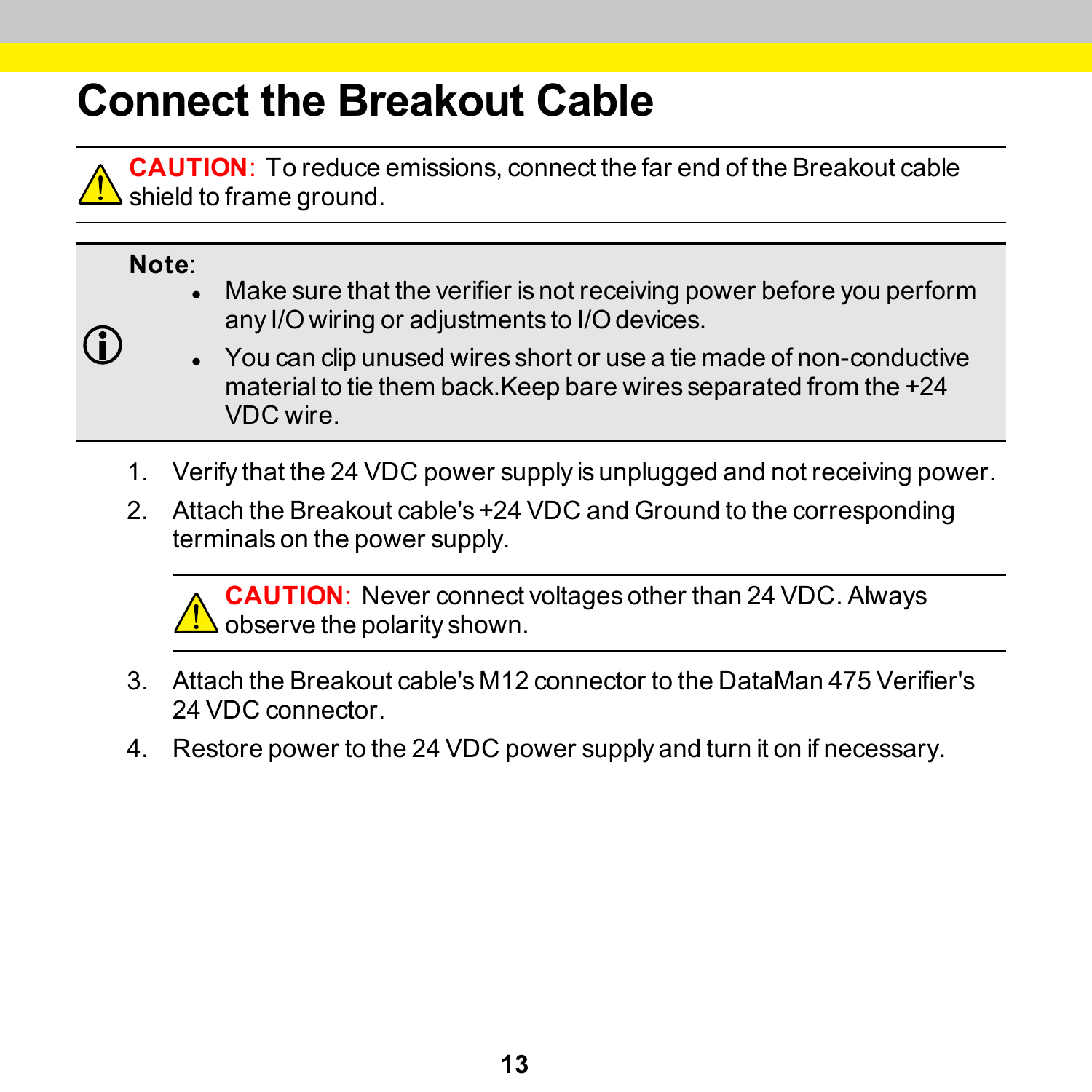# **Installation**

Installation procedures are detailed in the *DataMan 475 Verifier Reference Manual*, which is installed with the DataMan Setup Tool. The DataMan Setup Tool is available from the DataMan support site: [http://www.cognex.com/support/dataman.](http://www.cognex.com/support/dataman)

To access documentation, open the WindowsStart menu, select *AllPrograms > Cognex > DataMan Software vx.x.x > Documentation*.

**Note**:

- Cables are sold separately.
- ( i )
- If a standard component is missing or damaged, immediately contact your CognexAuthorized Service Provider (ASP) or Cognex TechnicalSupport.

**CAUTION**: All cable connectors are "keyed" to fit the connectors on the  $\Delta$  DataMan system; do not force the connectors or damage may occur.

- 1. After installing the software, connect the DataMan 475 Verifier to your PC.
- 2. Launch the DataMan Setup Tool and click **Refresh**.
- 3. Select your DataMan 475 Verifier from the list and click **Connect**.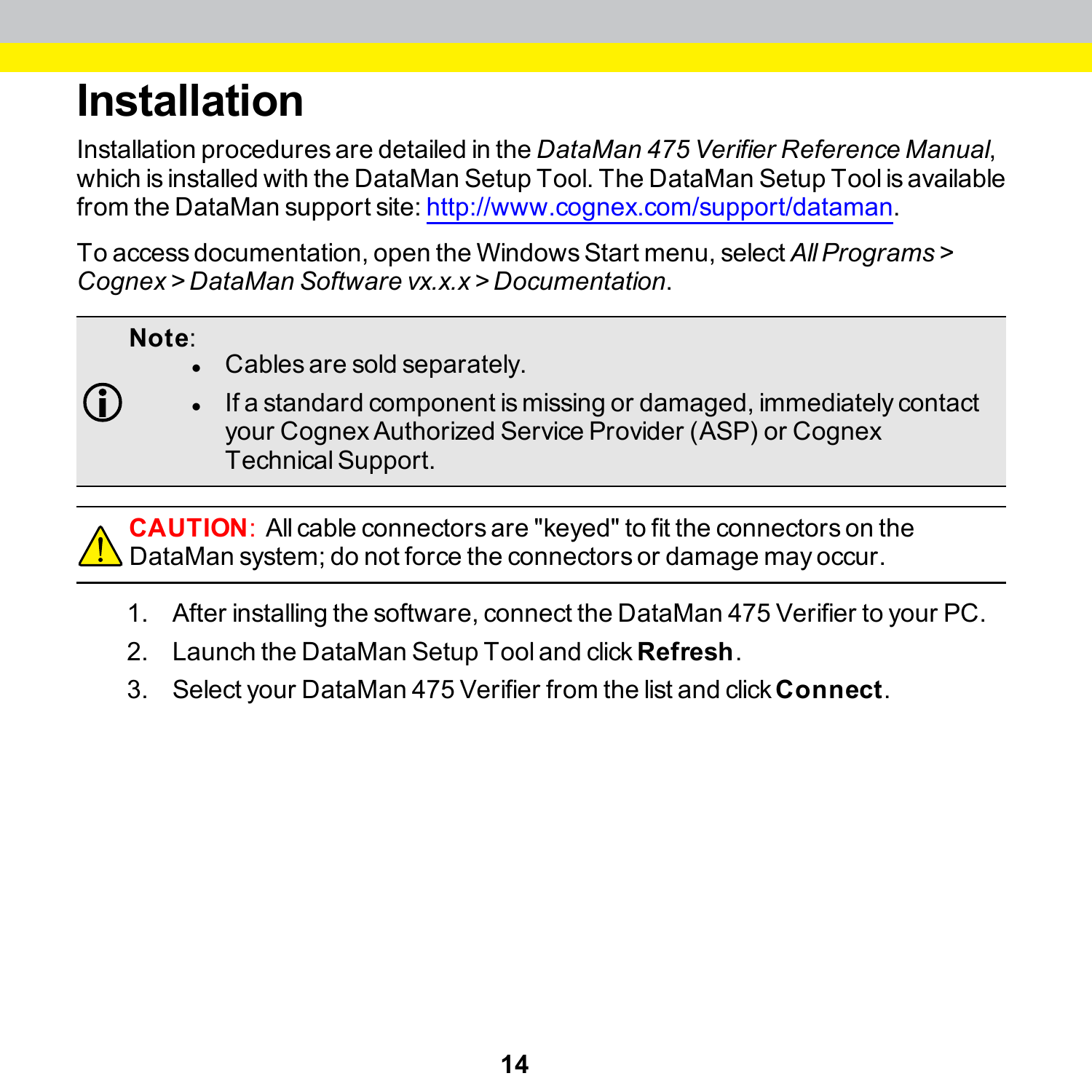### **DataMan 475 Verifier Specifications**

| <b>Specification</b>                   | DataMan 475 Verifier                                                                                                                                                                                     |
|----------------------------------------|----------------------------------------------------------------------------------------------------------------------------------------------------------------------------------------------------------|
| Weight                                 | 945 g                                                                                                                                                                                                    |
| Field of View                          | 80 x 60 mm                                                                                                                                                                                               |
| Dimensions                             | 185 x 185 x 175 mm                                                                                                                                                                                       |
| Power<br>Consumption                   | 24 VDC ±10%, 1.5 A maximum (Label Light, 36 W peak power consumption)<br>٠<br>Supplied by LPS or NEC class 2 only.                                                                                       |
| <b>Light Connector</b>                 | 0.4A                                                                                                                                                                                                     |
|                                        | Note: The Light Connector is disabled while the Label Light accessory is in place.                                                                                                                       |
| Case<br>Temperature1                   | $0^{\circ}$ C - 57 $^{\circ}$ C (32 $^{\circ}$ F - 134.6 $^{\circ}$ F)                                                                                                                                   |
| Operating<br>Temperature2              | $0 °C - 40 °C$ (32 °F - 104°F)                                                                                                                                                                           |
| Storage<br>Temperature                 | $-20^{\circ}$ C $-80^{\circ}$ C ( $-4^{\circ}$ F $-176^{\circ}$ F)                                                                                                                                       |
| Humidity                               | < 95% non-condensing                                                                                                                                                                                     |
| Environmental                          | IP65 with cables attached.                                                                                                                                                                               |
| Shock (Shipping<br>and Storage)        | IEC 60068-2-27: 18 shocks (3 shocks in each polarity in each $(X, Y, Z)$ axis) 80 Gs (800 m/s <sup>2</sup> at<br>11 ms, half-sinusoidal) with cables or cable plugs and appropriate lens cover attached. |
| Vibration<br>(Shipping and<br>Storage) | IEC 60068-2-6: vibration test in each of the three main axis for 2 hours @ 10 Gs (10 to 500 Hz at<br>$100 \text{ m/s}^2$ / 15 mm) with cables or cable plugs and appropriate lens cover attached.        |
| Supported<br>Symbologies               | 1D codes: Codabar, Code 39, Code 128, and Code 93, Interleaved 2 of 5, UPC/EAN/JAN<br>2D codes: Data Matrix (ECC 200), QR Code, microQR Code<br>Stacked codes: PDF 417                                   |

<sup>1</sup> Additional cooling measures may be required to keep the case temperature from exceeding 50°C. Examples of such measures include: extra heat sinking and/or air movement.

<sup>2</sup> In situations where the operating temperature exceeds 40 °C, an external heat sink is required.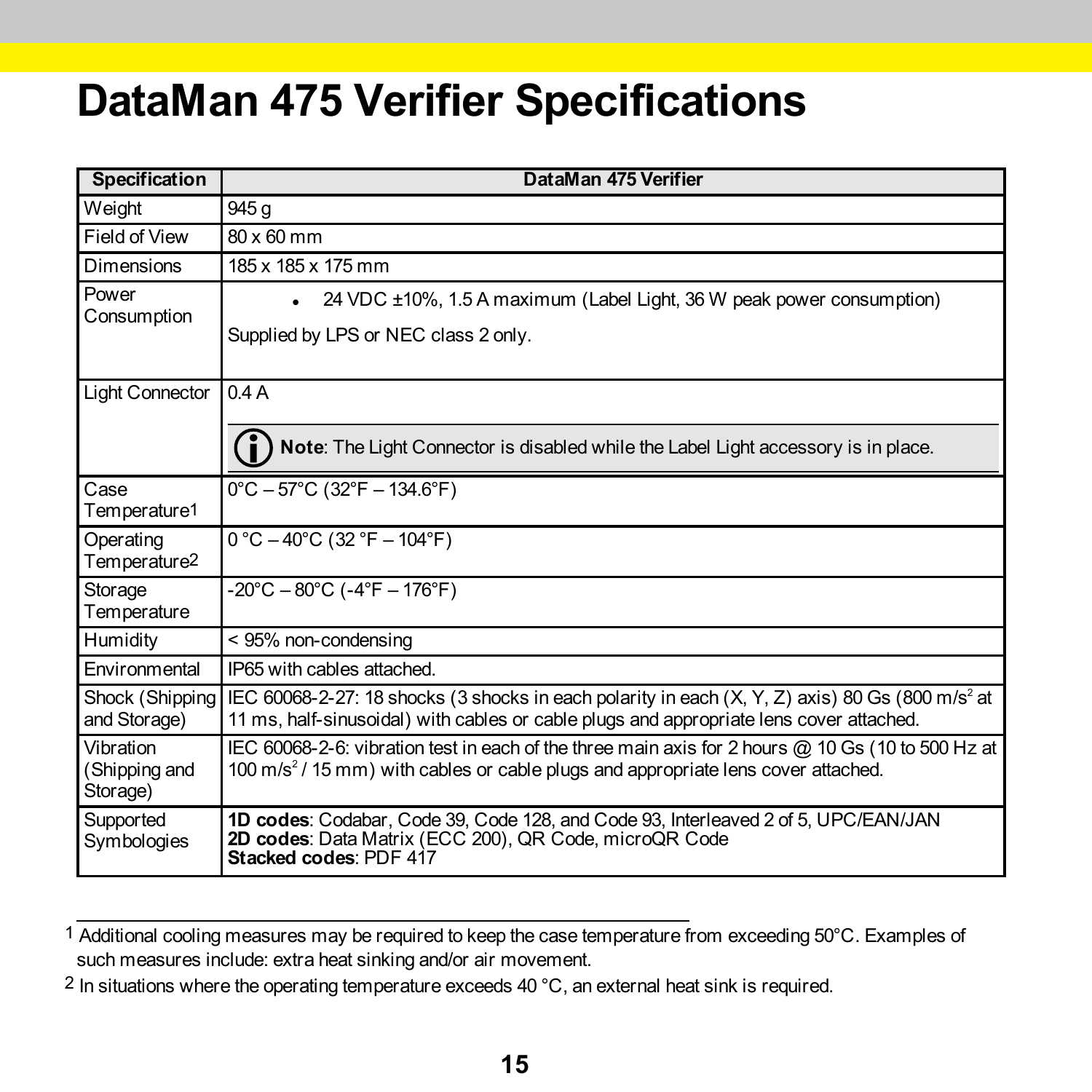| Specification                    |                          |                 | DataMan 475 Verifier |                    |
|----------------------------------|--------------------------|-----------------|----------------------|--------------------|
| Discrete I/O<br>operating limits | <b>HS Output 0,1,2,3</b> | <b>MAX</b>      |                      | 50 mA              |
|                                  |                          | $R_{MIN}$       | @ 12 VDC             | $200 \Omega$       |
|                                  | Input 0 (Trigger)        | $V_{\text{IH}}$ | $±15 - ±28$ V        |                    |
|                                  | Input $1,2,3$            | $V_{ L}$        | $0 - \pm 5V$         |                    |
|                                  |                          |                 | @ 12 VDC             | 2.0 <sub>m</sub> A |
|                                  |                          | <b>TYP</b>      | @ 24 VDC             | $4.2 \text{ mA}$   |
| <b>Ethernet Speed</b>            | 10/100/1000              |                 |                      |                    |

# **DataMan 475 Verifier Imager Specifications**

| Specification                                  | DataMan 475 Imager                                                                                                                                    |
|------------------------------------------------|-------------------------------------------------------------------------------------------------------------------------------------------------------|
| Image Sensor                                   | 2/3 inch CMOS, global shutter                                                                                                                         |
| Image Sensor<br>Properties                     | 8.8 mm x 6.6 mm (H x V); 3.45 µm square pixels                                                                                                        |
| Image Resolution<br>(pixels)                   | 2448 x 2048                                                                                                                                           |
| Electronic Shutter<br>Speed                    | Minimum exposure: 15 µs<br>Maximum exposure: 5000 µs<br>Typically set at 30 us by calibration process for ISO 15415.                                  |
|                                                | Note: If the user adjusts the shutter speed, there is no guarantee that the verifier<br>j)<br>retains compliance.                                     |
| Image Acquisition at<br><b>Full Resolution</b> | 37 Hz for imager without lighting.                                                                                                                    |
|                                                | Note: Max. acquisition speed with 45 lighting degree accessory enabled is<br>significantly less. Practical acquisition rate is application dependent. |
| Lens Type                                      | 12 mm fixed focal length, f/4 fixed aperture, 2/3 inch sensor format, C-mount lens (users<br>cannot alter or replace it).                             |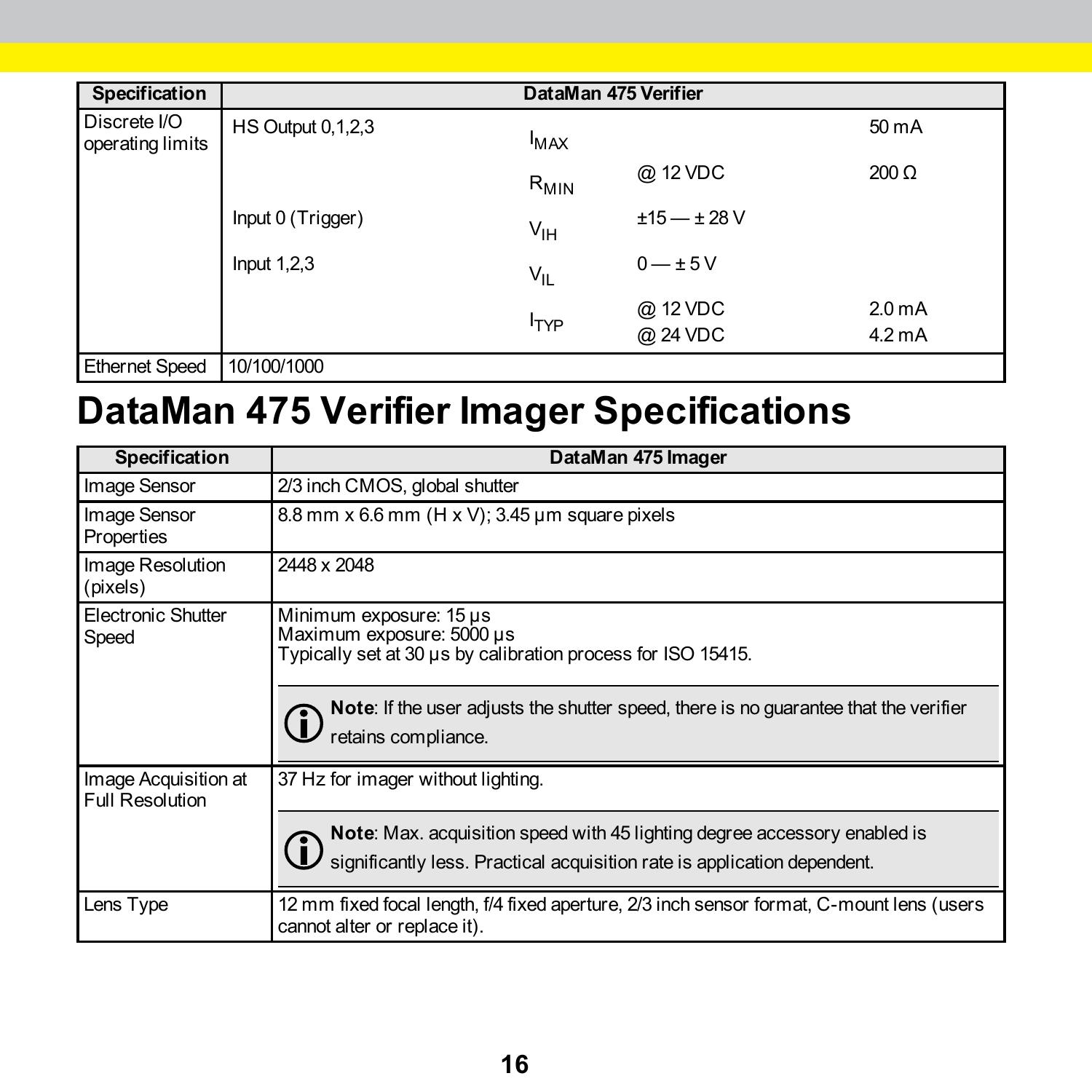### **DataMan475 Verifier and DPM Specifications**

| Specification  | DataMan 475 Verifier                                          | DataMan 475V DPM                                                                              |
|----------------|---------------------------------------------------------------|-----------------------------------------------------------------------------------------------|
| Lighting Types | 660 nm, 45o, 4-quadrant                                       | 660 nm, 45o, 4-quadrant<br>660 nm, 30o, 1-quadrant, 2-<br>quadrant, 4-quadrant<br>660 nm, 90o |
| Minimum X-     | 6 mil (0.15 mm)                                               | 3.75 mil (0.095 mm)                                                                           |
| Dimension      |                                                               |                                                                                               |
| Working        | 60 mm                                                         | 41 mm                                                                                         |
| Distance       |                                                               |                                                                                               |
| Depth of Field | $+/- 3$ mm                                                    | 5 mil symbols: +/- 1.5 mm<br>15 mil symbols: $+/- 2.5$ mm                                     |
| (Working       |                                                               |                                                                                               |
| Distance       |                                                               |                                                                                               |
| tolerance)     |                                                               |                                                                                               |
| Weight         | 945 g                                                         | 1002.7 g                                                                                      |
| Field of View  | 80 x 60 mm                                                    | 35 x 29 mm                                                                                    |
| Dimensions     | 185 x 185 x 175 mm                                            | 286 x 144 x 190 mm                                                                            |
| Lens Type      | 12 mm fixed focal length, f/4 fixed aperture, 2/3 inch sensor | 35 mm fixed focal length, f/4 fixed                                                           |
|                | format, C-mount lens (you cannot alter lens)                  | aperture, 2/3 inch sensor format,                                                             |
|                |                                                               | C-mount lens (users cannot alter                                                              |
|                |                                                               | lens)                                                                                         |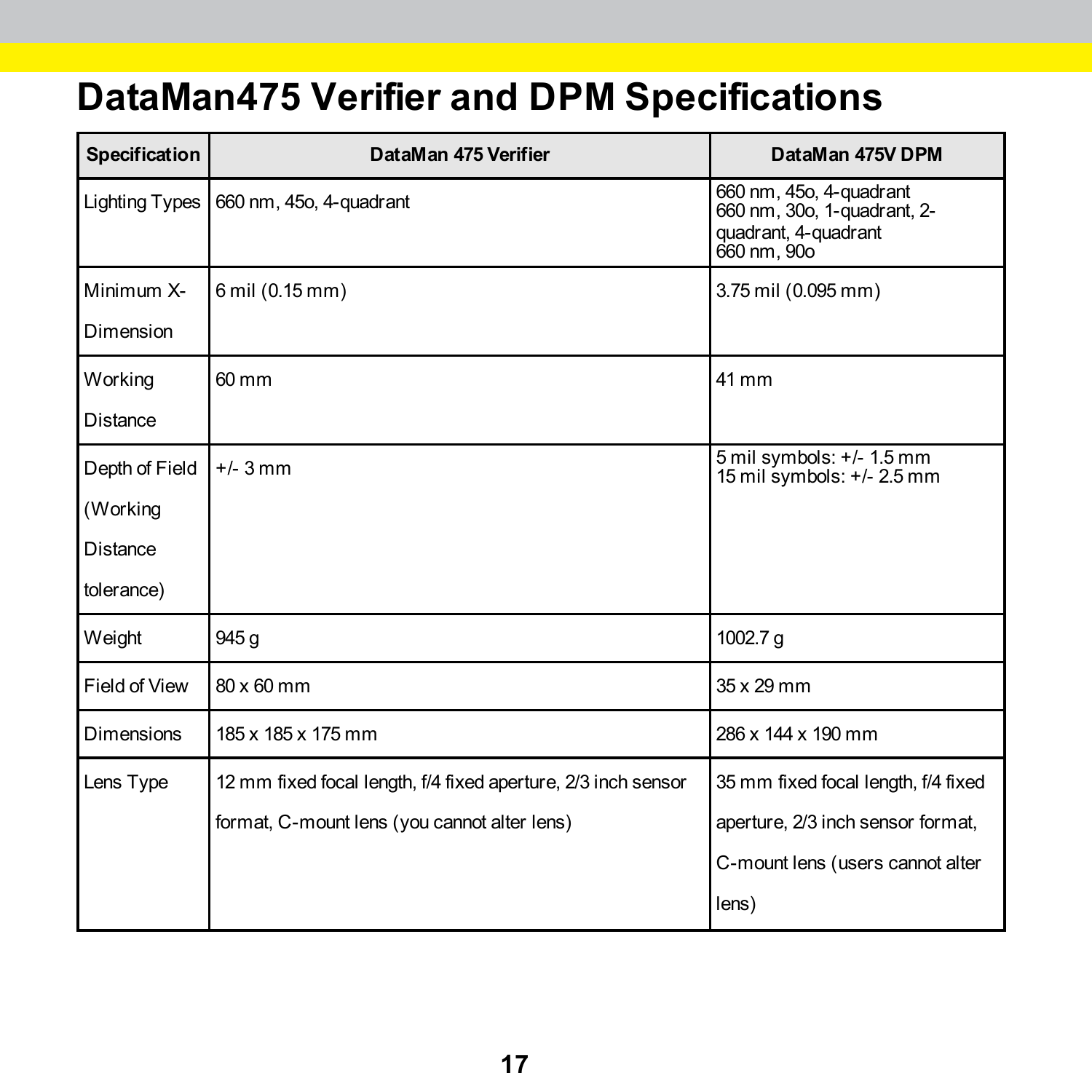| Specification            | DataMan 475 Verifier                                                                                          | DataMan 475V DPM                 |
|--------------------------|---------------------------------------------------------------------------------------------------------------|----------------------------------|
| Power                    | 24 VDC ±10%, 1.5 A maximum (Label Light, 36 W peak power consumption)<br>Supplied by LPS or NEC class 2 only. |                                  |
| Consumption              |                                                                                                               |                                  |
| Light                    | 0.4A                                                                                                          |                                  |
| Connector                | Note: The Light Connector is disabled while the<br>LabelLight or DPM accessory is in place.                   |                                  |
| Case                     | $0^{\circ}$ C - 57 $^{\circ}$ C (32 $^{\circ}$ F - 134.6 $^{\circ}$ F)                                        |                                  |
| Temperature <sup>1</sup> |                                                                                                               |                                  |
| Operating                | $0 °C - 40 °C$ (32 °F - 104°F)                                                                                |                                  |
| Temperature <sup>2</sup> |                                                                                                               |                                  |
| Storage                  | $-20^{\circ}$ C $-80^{\circ}$ C ( $-4^{\circ}$ F $-176^{\circ}$ F)                                            |                                  |
| Temperature              |                                                                                                               |                                  |
| Humidity                 | < 95% non-condensing                                                                                          |                                  |
| Environmental            | <b>IP65</b>                                                                                                   | IP65 with cables and appropriate |
| characteristics          |                                                                                                               | lens cover attached.             |
| Shock                    | IEC 60068-2-27: 18 shocks (3 shocks in each polarity in                                                       |                                  |
| (Shipping and            | each (X, Y, Z) axis) 80 Gs (800 m/s2 at 11 ms, half-                                                          |                                  |
| Storage)                 | sinusoidal) with cables or cable plugs and appropriate lens                                                   |                                  |
|                          | cover attached.                                                                                               |                                  |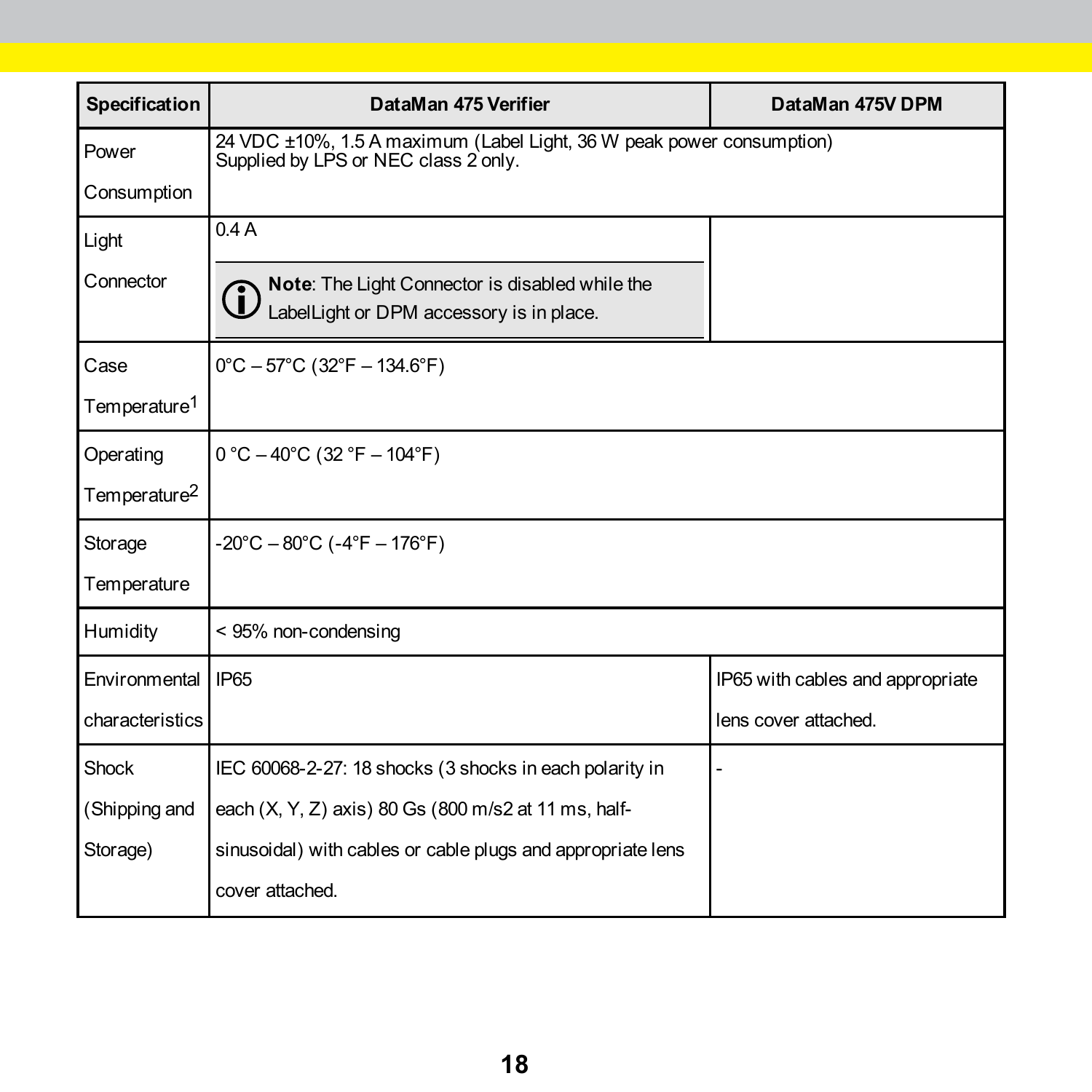| Specification    | DataMan 475 Verifier                                                                                                                                                | DataMan 475V DPM             |
|------------------|---------------------------------------------------------------------------------------------------------------------------------------------------------------------|------------------------------|
| Vibration        | IEC 60068-2-6: vibration test in each of the three main axis                                                                                                        |                              |
| (Shipping and    | for 2 hours @ 10 Gs (10 to 500 Hz at 100 m/s2 / 15 mm)                                                                                                              |                              |
| Storage)         | with cables or cable plugs and appropriate lens cover                                                                                                               |                              |
|                  | attached.                                                                                                                                                           |                              |
| Supported        | 1D codes: Codabar, Code 39, Code 128, and Code 93, Interleaved 2 of 5, UPC/EAN/JAN<br>2D codes: Data Matrix (ECC 200), QR Code, microQR Code Stacked codes: PDF 417 |                              |
| Symbologies      |                                                                                                                                                                     |                              |
| Maximum          | 1D: 20 codes/second*<br>2D: 10 codes/second*                                                                                                                        | 2D: 10 codes/second*         |
| Codes per        |                                                                                                                                                                     |                              |
| Second           |                                                                                                                                                                     |                              |
| Maximum          | 3.6 ft/second (1.1 m/second)                                                                                                                                        | 4.6 ft/second (1.4 m/second) |
| Linear Line      |                                                                                                                                                                     |                              |
| Speed            |                                                                                                                                                                     |                              |
| Coplanarity      | +/- 3o of coplanar                                                                                                                                                  | +/- 2o of coplanar           |
| Tolerance        |                                                                                                                                                                     |                              |
| Approvals        | CE, TUV, FCC, KC                                                                                                                                                    |                              |
| Industry         | ISO/IEC 15415, ISO/IEC 15416, ISO/IEC 20158, ISO/IEC 15426-1. ISO/IEC 15426-2                                                                                       |                              |
| <b>Standards</b> |                                                                                                                                                                     |                              |
| Compliance       |                                                                                                                                                                     |                              |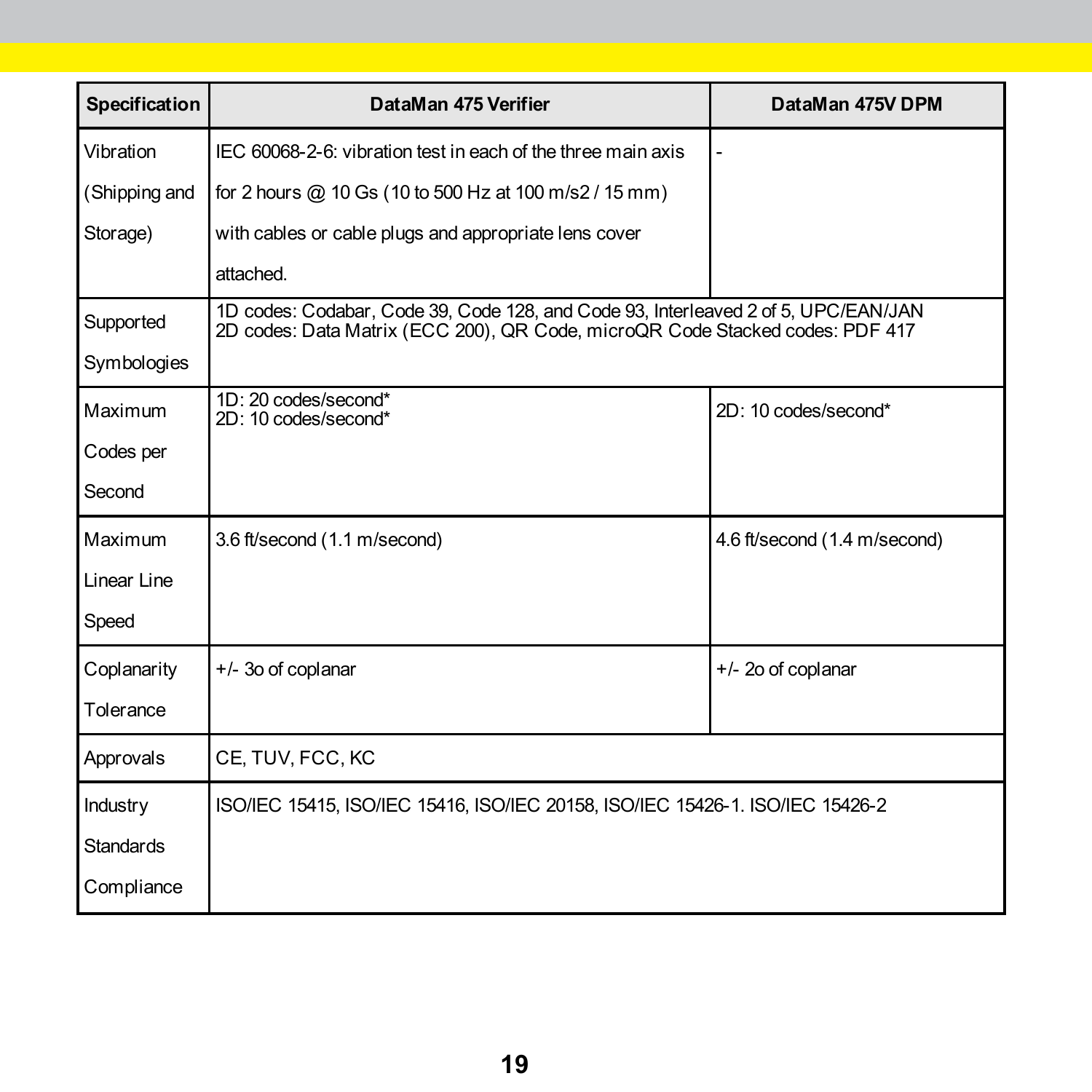| Specification    | DataMan 475 Verifier                                                                  |                  | DataMan 475V DPM |  |                    |
|------------------|---------------------------------------------------------------------------------------|------------------|------------------|--|--------------------|
| Application      | GS1, MIL-STD 130, UID, UDI, HIBCC, ISO 15434, Russian Crypto-code, Custom Application |                  |                  |  |                    |
| <b>Standards</b> | <b>Standards</b>                                                                      |                  |                  |  |                    |
| Discrete I/O     | <b>HS Output 0,1,2,3</b>                                                              | $I_{MAX}$        | @ 12 VDC         |  | 50 mA              |
| operating        |                                                                                       | $R_{MIN}$        |                  |  | $200 \Omega$       |
| limits           | Input 0 (Trigger)                                                                     | $V_{\text{IH}}$  | $±15 - ±28 V$    |  |                    |
|                  | Input $1,2,3$                                                                         | $V_{\parallel}$  | $0 - \pm 5V$     |  |                    |
|                  |                                                                                       | $I_{\text{TYP}}$ | @ 12 VDC         |  | 2.0 <sub>m</sub> A |
|                  |                                                                                       |                  | @ 24 VDC         |  | $4.2 \text{ mA}$   |
| Ethernet         | 10/100/1000                                                                           |                  |                  |  |                    |
| Speed            |                                                                                       |                  |                  |  |                    |
| Image Sensor     | 2/3 inch CMOS, global shutter                                                         |                  |                  |  |                    |
| Image Sensor     | 8.8 mm x 6.6 mm (H x V); 3.45 µm square pixels                                        |                  |                  |  |                    |
| Properties       |                                                                                       |                  |                  |  |                    |
| Image            | 2448 x 2048                                                                           |                  |                  |  |                    |
| Resolution       |                                                                                       |                  |                  |  |                    |
| (pixels)         |                                                                                       |                  |                  |  |                    |

1

Additional cooling measures may be required to keep the case temperature from exceeding 50°C. Examples of such measures include: extra heat sinking and/or air movement.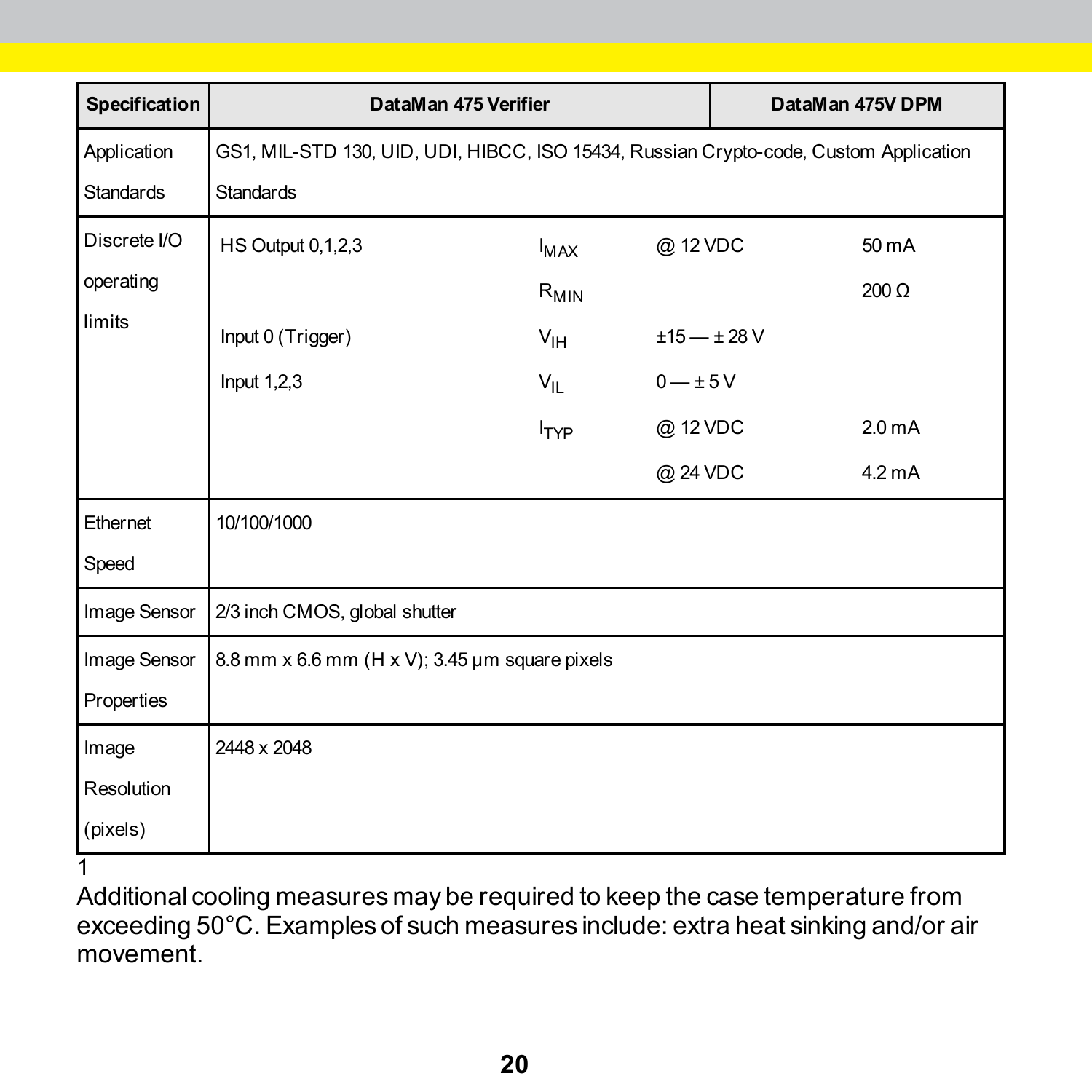2

In situations where the operating temperature exceeds 40 °C, an external heat sink is required.

# **LED Wavelengths**

The following table shows LED types and the related peak wavelengths:

| LED        | $\lambda$ [nm] |
|------------|----------------|
| <b>RED</b> | 660            |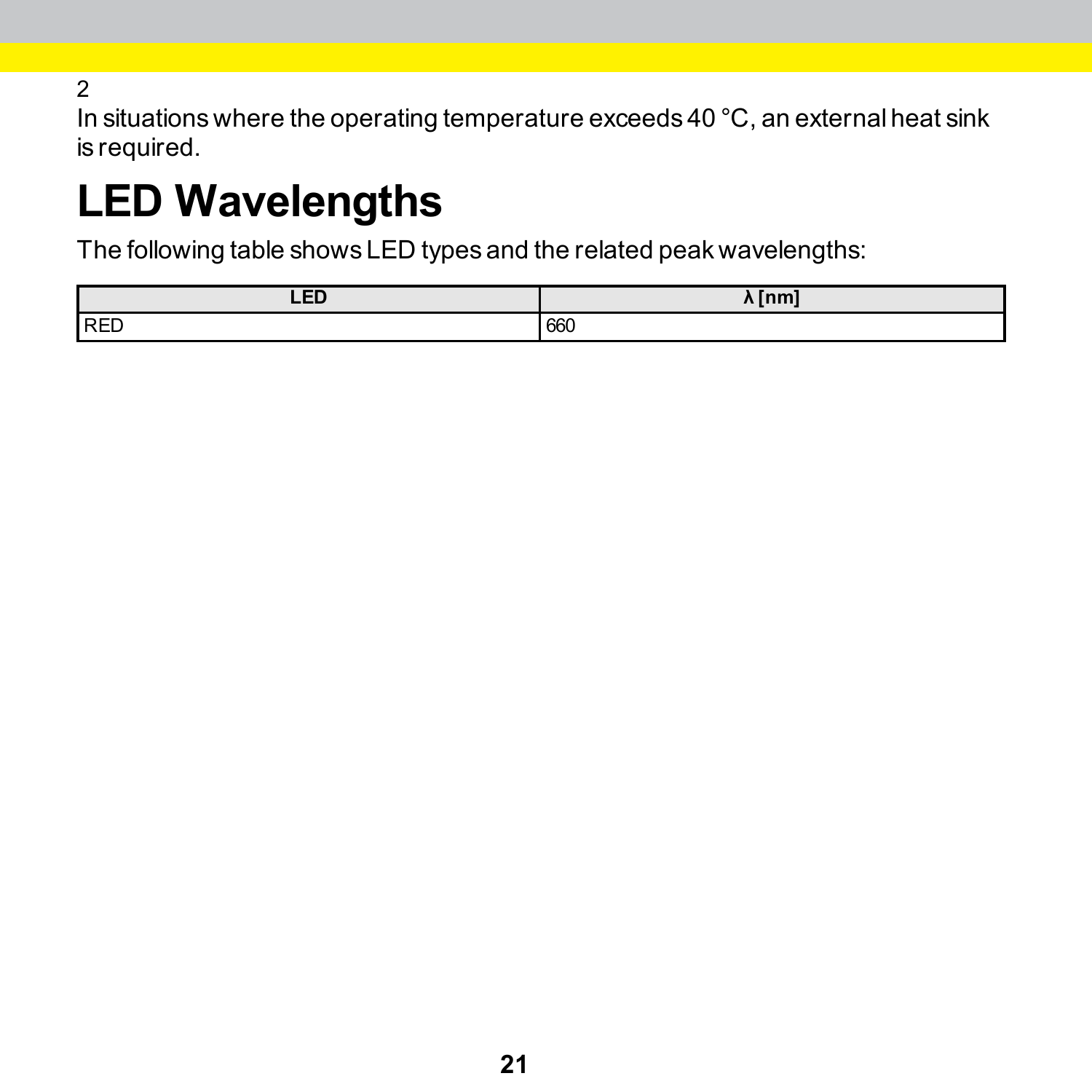# **Regulations/Conformity**

**Note**: For the most current CE declaration and regulatory conformity  $\mathbf U$  information, see the Cognex support site:  $\operatorname{cognex.} \overline{\operatorname{com/s} \operatorname{upport}}$ .

DataMan 475 Verifier has Regulatory Model R00062, Label Light (DMV-475V-LBL-0200) has Accessory Model 50162, and meet or exceed the requirements of all applicable standards organizations for safe operation. However, as with any electrical equipment, the best way to ensure safe operation is to operate them according to the agency guidelines that follow. Please read these guidelines carefully before using your device.

| Safety and Regulatory |                                                                                                                                                                                                                                                                                                                                                                                                                                                                                                                                                                                                                                                                                                                                                                                        |  |
|-----------------------|----------------------------------------------------------------------------------------------------------------------------------------------------------------------------------------------------------------------------------------------------------------------------------------------------------------------------------------------------------------------------------------------------------------------------------------------------------------------------------------------------------------------------------------------------------------------------------------------------------------------------------------------------------------------------------------------------------------------------------------------------------------------------------------|--|
| Manufacturer          | <b>Cognex Corporation</b><br>One Vision Drive<br>Natick. MA 01760 USA                                                                                                                                                                                                                                                                                                                                                                                                                                                                                                                                                                                                                                                                                                                  |  |
| <b>USA</b>            | TÜV SÜD SCC/NRTL OSHA Scheme for UL/CAN 61010-1.<br>FCC Part 15, Class A<br>This equipment has been tested and found to comply with the limits for a Class A digital<br>device, pursuant to part 15 of the FCC Rules. These limits are designed to provide<br>reasonable protection against harmful interference when the equipment is operated in a<br>commercial environment. This equipment generates, uses, and can radiate radio<br>frequency energy and, if not installed and used in accordance with the instruction<br>manual, may cause harmful interference to radio communications. Operation of this<br>equipment in a residential area is likely to cause harmful interference in which case the<br>user will be required to correct the interference at his own expense. |  |
| Canada                | TÜV SÜD SCC/NRTL OSHA Scheme for UL/CAN 61010-1.<br>ICES-003, Class A<br>This Class A digital apparatus complies with Canadian ICES-003. Cet appareil<br>numérique de la classe A est conforme à la norme NMB-003 du Canada.                                                                                                                                                                                                                                                                                                                                                                                                                                                                                                                                                           |  |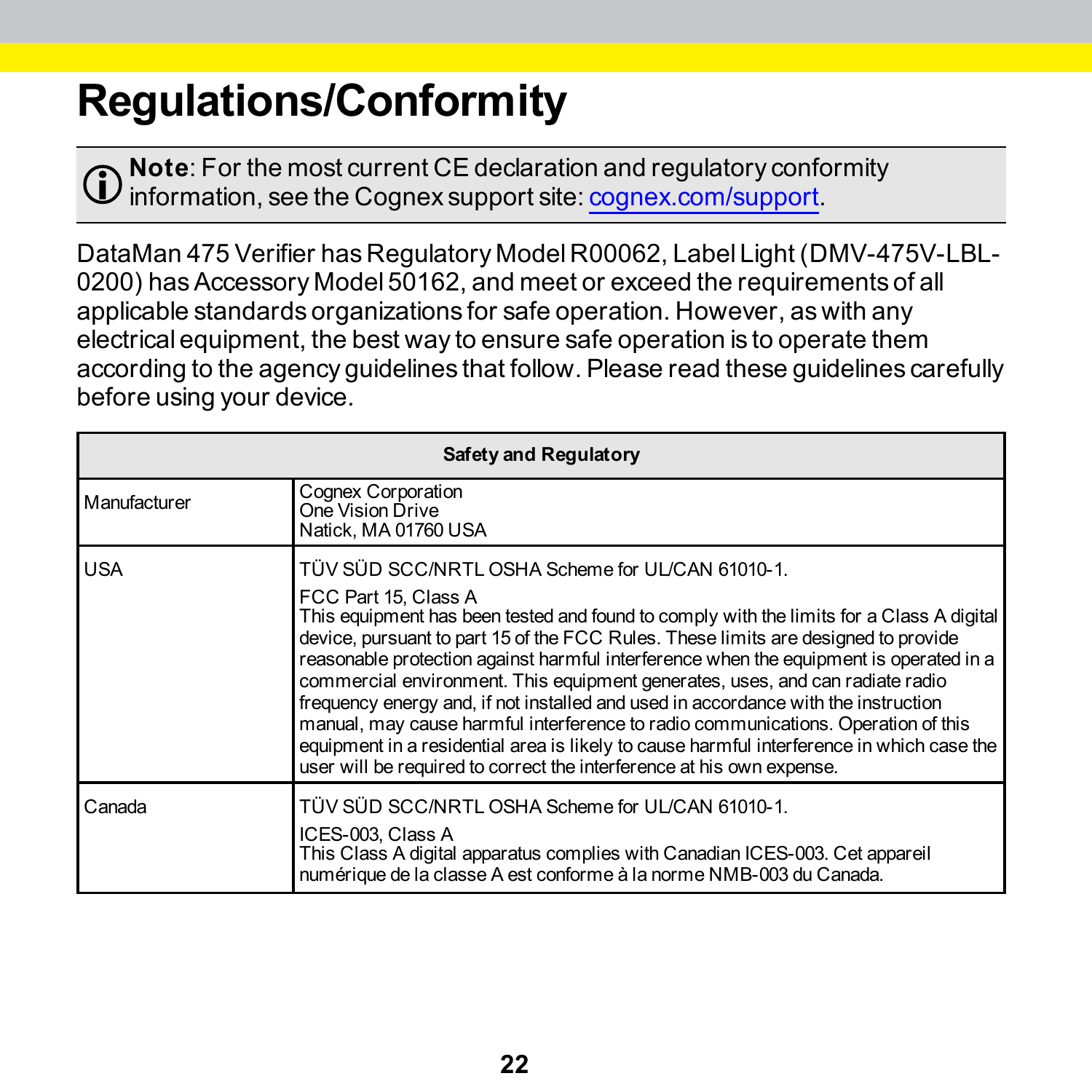| Safety and Regulatory |                                                                                                                                                                                                                                                                                                                                                                                                                                                                                                                                                                                |  |  |  |  |  |
|-----------------------|--------------------------------------------------------------------------------------------------------------------------------------------------------------------------------------------------------------------------------------------------------------------------------------------------------------------------------------------------------------------------------------------------------------------------------------------------------------------------------------------------------------------------------------------------------------------------------|--|--|--|--|--|
| Europe                | DM475 (Regulatory Model R00062)<br>Label Light (DMV-475V-LBL-0200) (Accessory Model 50162)<br>The CE mark on the product indicates that the system has been tested to and conforms<br>to the provisions noted within the 2014/30/EU Electromagnetic Compatibility Directive<br>and the 2011/65/EU RoHS Directive. For further information, please contact: Cognex<br>Corporation, One Vision Drive, Natick, MA 01760, USA. Cognex Corporation shall not<br>be liable for use of our product with equipment (i.e., power supplies, personal<br>computers, etc.) that is not CE. |  |  |  |  |  |
| Korea                 | A급 기기(업무용 방송통신기자재): 이 기기는 업무용(A급) 전자파적합기기<br>로서 판 매자 또는 사용자는 이 점을 주의하시기 바라 며. 가정외의 지역에<br>서 사용하는 것을 목적으 로 합니다.<br>DM475 (Regulatory Model R00062)<br>Label Light (DMV-475V-LBL-0200) (Accessory Model 50162)                                                                                                                                                                                                                                                                                                                                                                   |  |  |  |  |  |
| International Product | Conforms to IEC 61010-1, CAN/CSA-C22.2 No. 61010-1:2012 + UPD No. 1:2015-07.                                                                                                                                                                                                                                                                                                                                                                                                                                                                                                   |  |  |  |  |  |
| Safety                | UL 61010-1:2012 + R:2015-07, UL 61010-1:2012 + R:2015-07, EN 61010-1:2010.                                                                                                                                                                                                                                                                                                                                                                                                                                                                                                     |  |  |  |  |  |
| CВ                    | TÜV SÜD, IEC/EN 61010-1. CB report available upon request.                                                                                                                                                                                                                                                                                                                                                                                                                                                                                                                     |  |  |  |  |  |

### **For European Community Users**

Cognex complies with Directive 2012/19/EU OF THE EUROPEAN PARLIAMENT AND OF THE COUNCIL of 4 July 2012 on waste electrical and electronic equipment (WEEE).

This product has required the extraction and use of natural resources for its production. It may contain hazardous substances that could impact health and the environment, if not properly disposed.

In order to avoid the dissemination of those substances in our environment and to diminish the pressure on the naturalresources, we encourage you to use the appropriate take-back systems for product disposal. Those systems willreuse or recycle most of the materials of the product you are disposing in a sound way.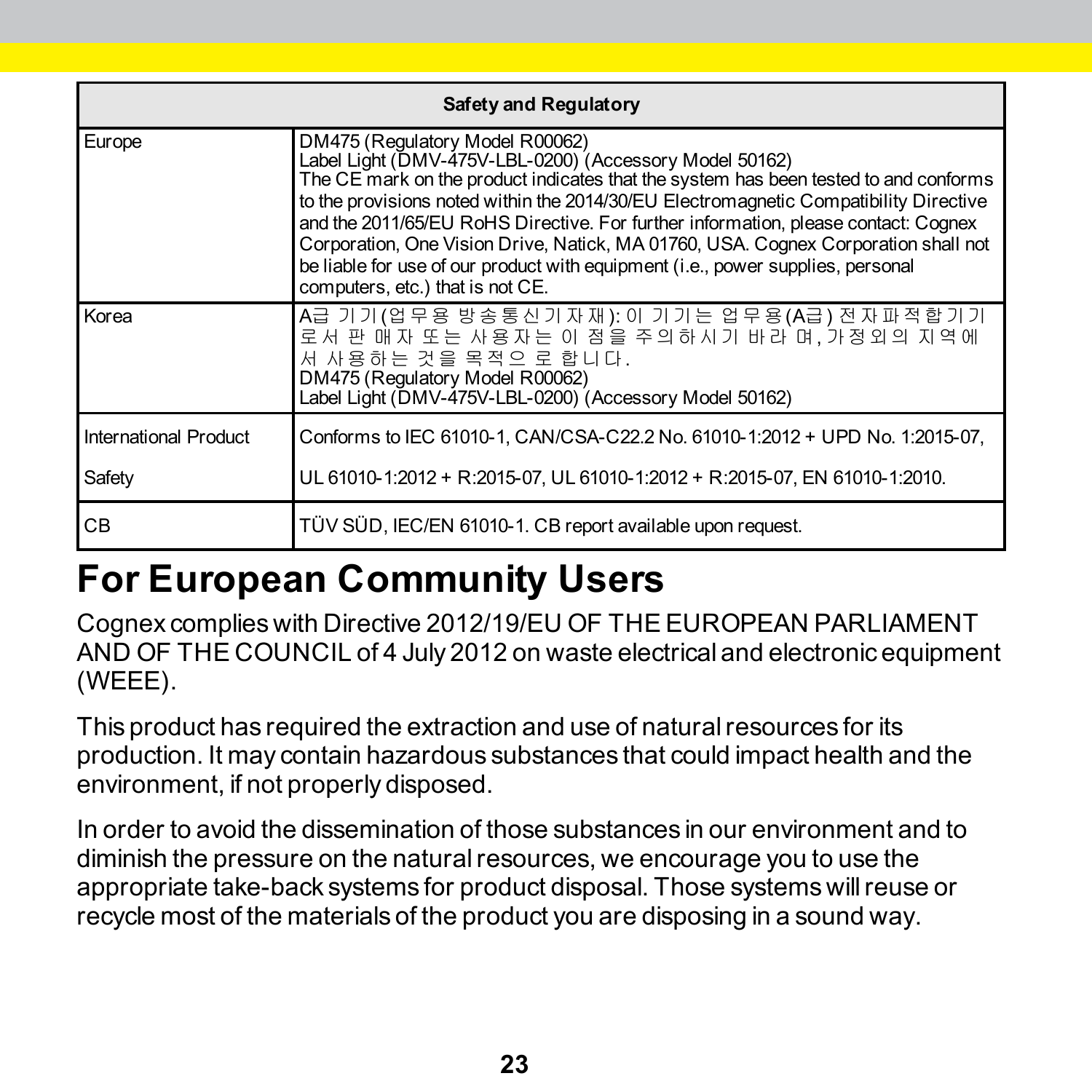

The crossed out wheeled bin symbol informs you that the product should not be disposed of along with municipal waste and invites you to use the appropriate separate take-back systems for product disposal.

If you need more information on the collection, reuse, and recycling systems, please contact your local or regional waste administration.

You may also contact your supplier for more information on the environmental performance of this product.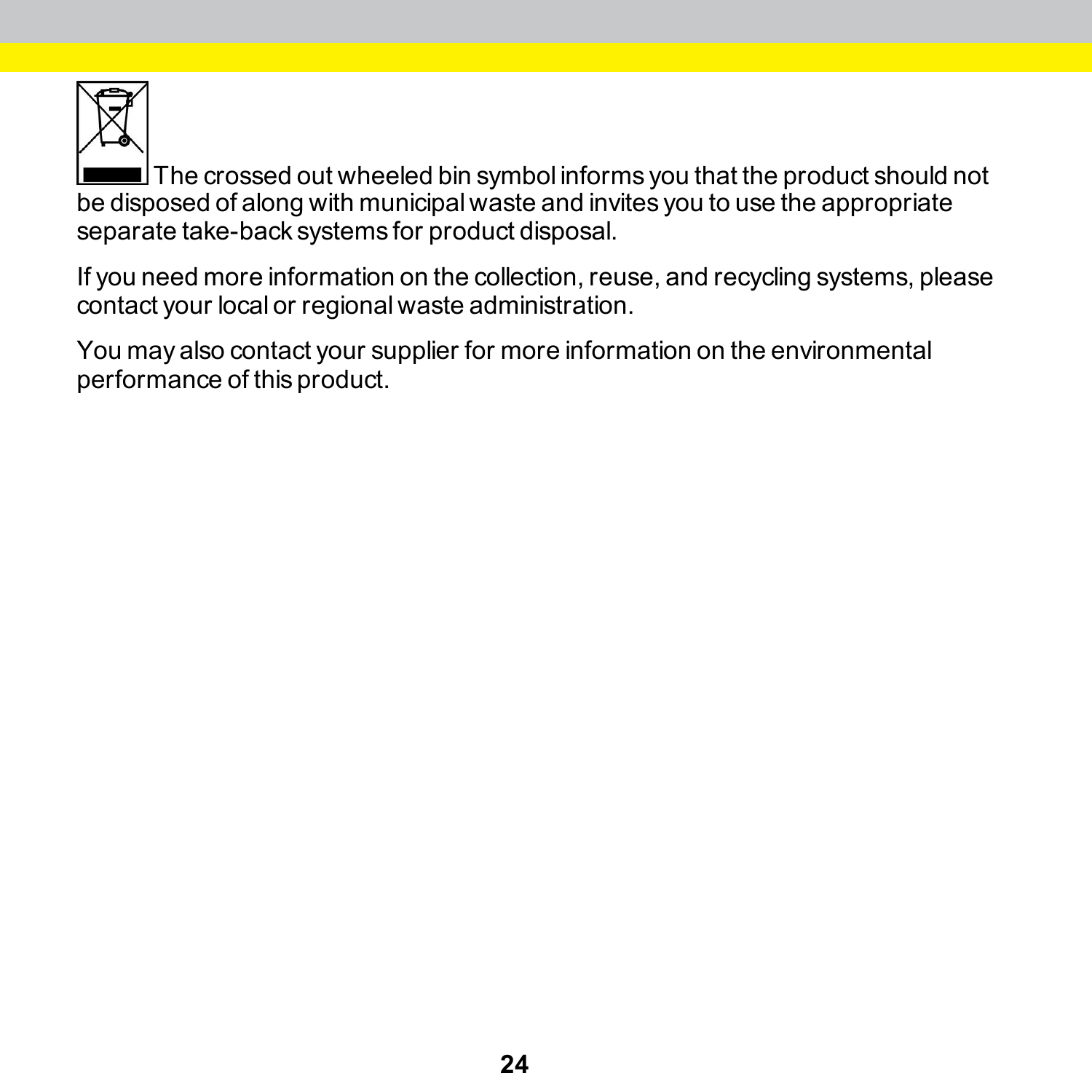### 中国大陆**RoHS (Information for China RoHS Compliance)**

根据中国大陆《电子信息产品污染控制管理办法》(也称为中国大陆RoHS), 以下部份列出了本产品中可能包含的有 毒有害物质或元素的名称和含量。



Table of toxic and hazardous substances/elements and their content, as required by China's management methods for controlling pollution by electronic information products.

|                                                                         | Hazardous Substances 有害物质 |                                               |                      |                                            |                                           |                                                      |  |  |
|-------------------------------------------------------------------------|---------------------------|-----------------------------------------------|----------------------|--------------------------------------------|-------------------------------------------|------------------------------------------------------|--|--|
| Part Name<br>部件名称                                                       | Lead (Pb)<br>铅            | Mercury<br>$^{(Hg)}_{\overline{\mathcal{R}}}$ | Cadmium<br>(Cd)<br>镉 | Hexavalent<br>Chromium<br>(Cr (VI))<br>六价铬 | Polybrominated<br>biphenyls (PBB)<br>多溴联苯 | Polybrominated<br>diphenyl ethers<br>(PBDE)<br>多溴二苯醚 |  |  |
|                                                                         | x                         | O                                             |                      |                                            | O                                         |                                                      |  |  |
| This table is prepared in accordance with the provisions of SJ/T 11364. |                           |                                               |                      |                                            |                                           |                                                      |  |  |

This table is prepared in accordance with the provisions of SJ/T 11364. 这个标签是根据SJ / T 11364 的规定准备的。

O: Indicates that said hazardous substance contained in all of the homogeneous materials for this part is below the<br>limit requirement of GB / T26572 - 2011.

表示本部件所有均质材料中含有的有害物质低于GB / T26572 - 2011 的限量要求。

X: Indicates that said hazardous substance contained in at least one of the homogeneous materials used for this<br>part is above the limit requirement of GB / T26572 - 2011.

表示用于本部件的至少一种均质材料中所含的危害物质超过GB / T26572 - 2011. 的限制要求。